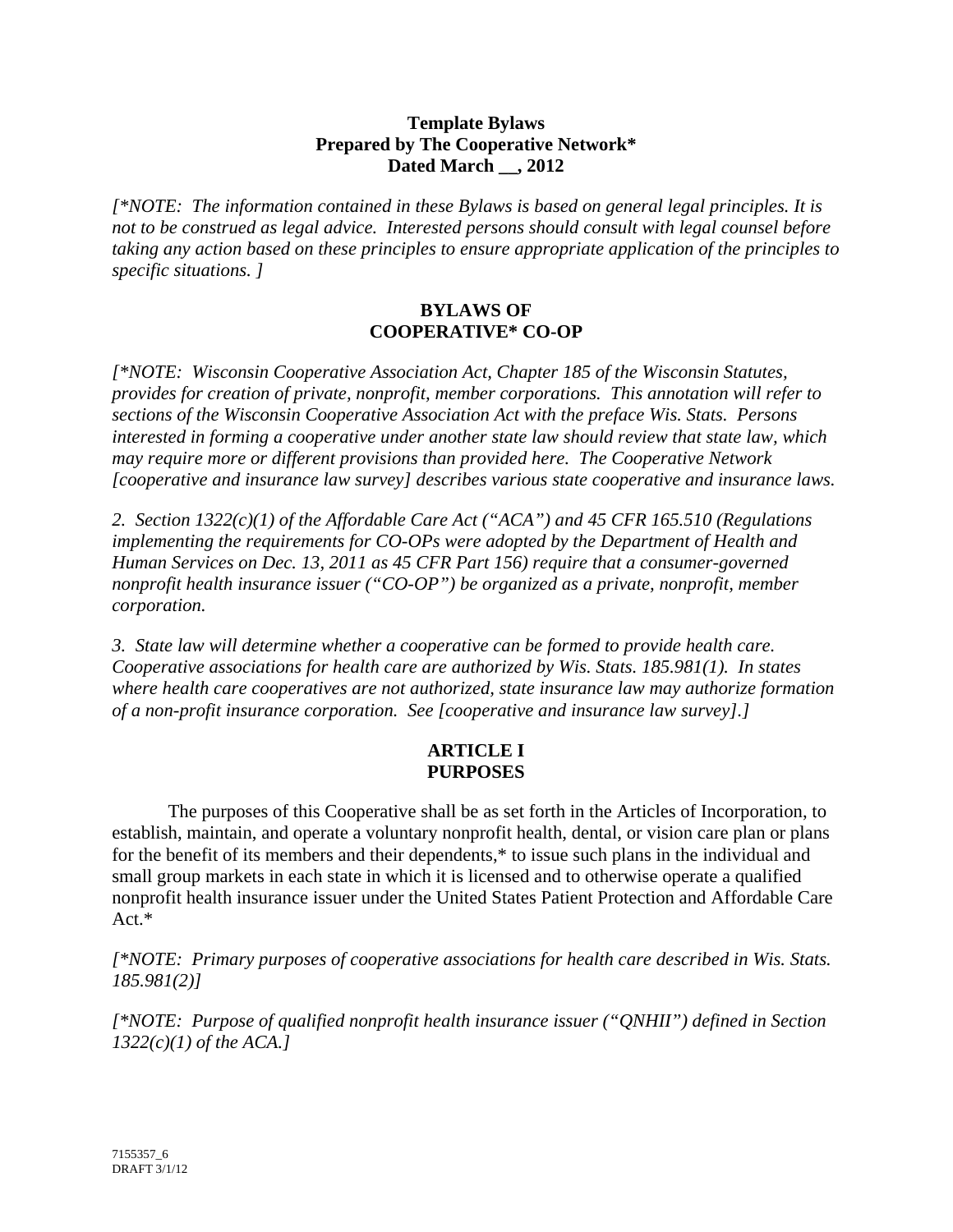### **ARTICLE II MEMBERS**

### **Section 1. Definition of "Member"**

A "Member" is a person who has been accepted for membership in this Cooperative in accordance with these Bylaws. A "Subscriber" is a natural person who participates in a health plan through this Cooperative under the terms of a subscriber certificate. An adult "Subscriber" becomes a "Member" as provided in Section 2.4 of these Bylaws.

## **Section 2. Qualifications of Membership**

No person, whether natural or statutory, may be denied membership because of race, color, handicap, age, sex, creed, national origin, ancestry, sexual orientation, arrest or conviction status, marital status, religion or any other legally impermissible criterion. There are no residence requirements for membership in this Cooperative.

## **Section 3. Classes of Members**

This Cooperative shall have two (2) classes of Members: Founding\* Members and Class A Members.\*

*[\*NOTE: Founding members have been used by some newly formed health care cooperatives for marketing purposes to help create widespread community support for the cooperative.]* 

*[\*NOTE: A cooperative CO-OP could later add other classes of members.]* 

# **Section 4. Requirements of Membership**

The designation, qualifications, requirements and methods of acceptance of Membership shall be as follows:\*

*[\*NOTE: Membership designations, qualifications, etc. can be set forth in bylaws. Wis. Stats. 175.11(2)]* 

### *A. Founding Members*

Persons who have contributed at least \$25.00 during the period for enrolling Founding Members shall be known as Founding Members and shall retain their memberships for their lifetimes, irrespective of continuing subscriptions for health care plans.

### *B. Class A Members*

Persons may become Class A Members of this Cooperative in either of the following ways:

(1) Adult Subscribers, including dependents over the age of 18 covered in a family contract, become Class A Members during the period of their subscription for health care plans. The rights and privileges of Class A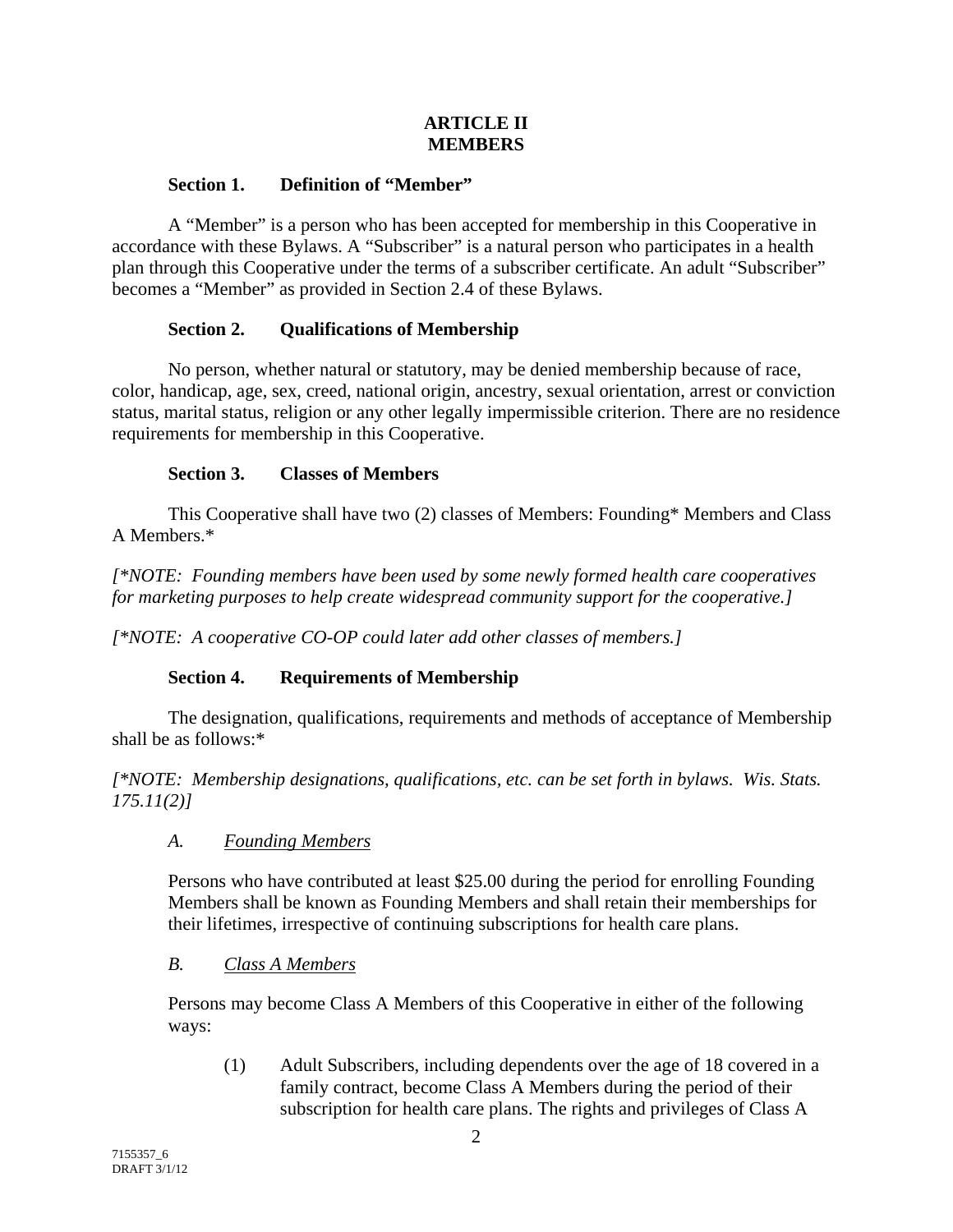membership shall be available to subscribers attaining Class A membership in this manner only during the period of their subscription for medical services.

(2) The Board of Directors may confer Class A membership upon individuals not otherwise eligible to be Members of this Cooperative. The term of such Class A membership thus conferred may not exceed three (3) years, and there may be no more than eight (8) such Class A Members at any time.

### **Section 5. Membership Voting**

### *A. Founding Members and Class A Members*

Each Founding Member and each Class A Member (hereinafter sometimes referred to collectively as "Voting Members") is entitled to one (1) vote\* at any meeting of the Members.

*[\*NOTE: 1. 45 CFR 156.515(b)(1)(iii) requires one vote per member in election of directors. 2. One member-one vote is also generally required for Wisconsin cooperatives. Wis. Stats. 185.12(2)]* 

## *B. Proxies*

Voting by proxy is not allowed in this Cooperative.\*

*[\*NOTE: Required by Wisconsin Cooperative Association Act . Wis. Stats. 183.12(3)]* 

- *C. Absentee Ballots*
	- (1) Any Voting Member who is unable to attend a meeting of the Members may, if the Cooperative provides ballots for a vote on a motion to be considered at that meeting, vote in accordance with the provisions of the Wisconsin Cooperative Association Act and these Bylaws, by delivering or mailing his or her signed ballot to the office of the Cooperative.\* If such a signed ballot has been submitted on a motion, then neither the motion nor any resolution to which it pertains may be amended.

*[\*NOTE: The voting by ballot procedure is set out in Wis. Stats. 185.12(5).]* 

(2) A sealed envelope bearing the signature of the Voting Member and enclosing a marked but unsigned ballot shall constitute a signed absentee ballot for the purpose of this section. The sealed envelope containing the absentee ballot must be received at the office of the Cooperative on or before two (2) business days prior to the date of the meeting. In the event the Voting Member submitting a signed absentee ballot attends the meeting in person, the signed absentee ballot shall be discarded in favor of the vote of such Voting Member in person at the meeting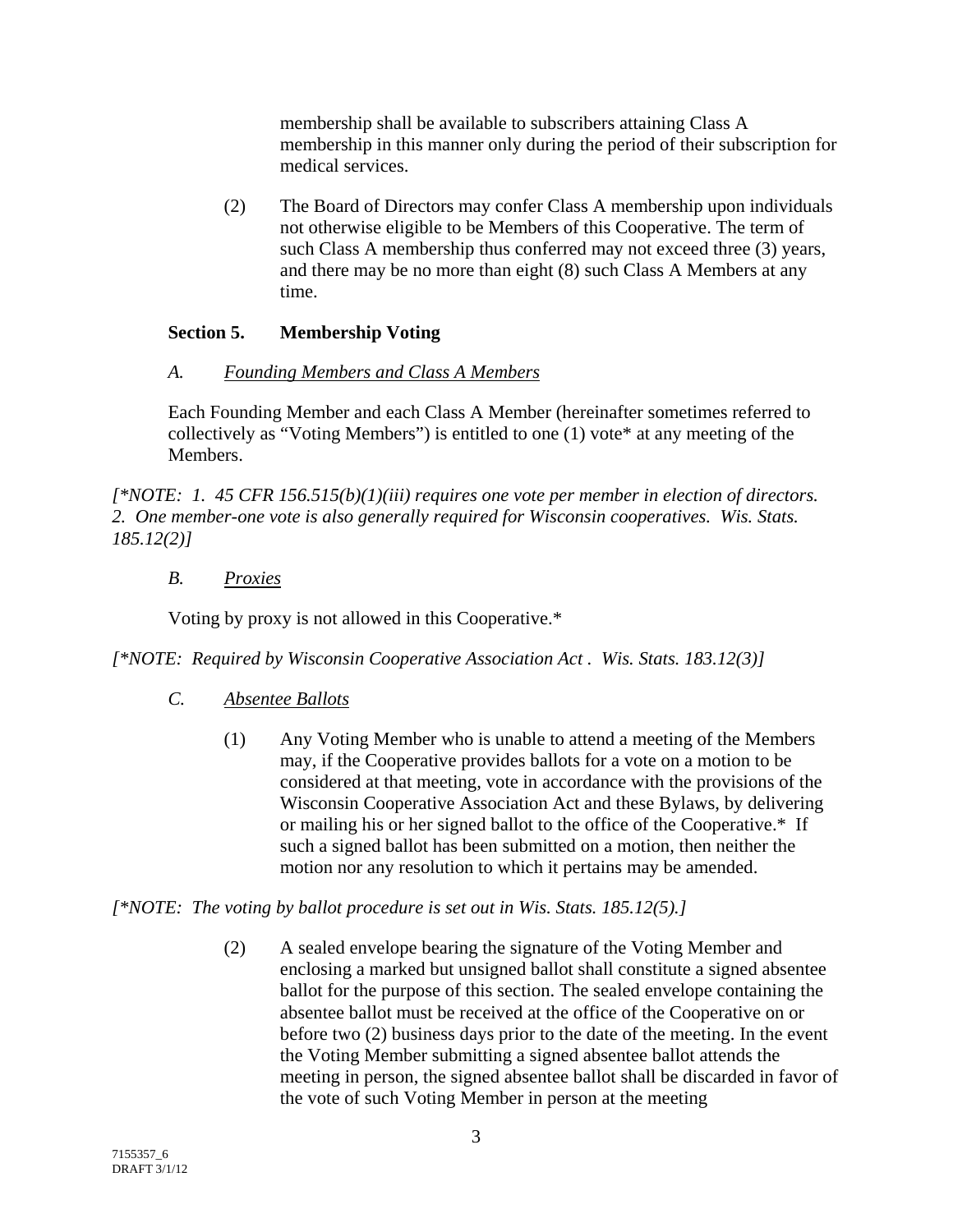## **Section 6. Termination of Membership; Revocation of Voting Privileges.**

### *A. Termination*

Any Member may terminate his or her membership by written request to the Secretary of the Board of Directors.

## *B. Revocation of Voting Privileges*

Any Voting Member's voting privileges may be revoked by a majority vote of the Voting Members present at a membership meeting, provided that the proposed termination and the reason therefore are on the written notice distributed not less than seven (7) nor more than thirty (30) days prior to the meeting.\*

*[\*NOTE: Cooperative Bylaws may provide for the termination of membership. Wis. Stats. 185.11(4)* 

# **Section 7. Membership Meetings**

## *A. Annual Meeting*

A regular annual meeting of Members shall be held each year at such time and place in County as the Board of Directors shall specify, provided that this meeting is held within six (6) months after the closing of the previous fiscal year.\*

*[\*NOTE: Annual meeting and time are required by Wis. Stats. 185.13(2)* 

# *B. Special Meetings*

Special Member meetings may be called at any time by the President, the Board of Directors, or by petition signed by twenty (20%) percent or more of the Voting Members and filed with the Secretary.\*

*[\*NOTE: Persons able to call special meetings set out in Wis. Stats. 185.13(3)* 

# *C. Notice of Meetings*

The time and place of any membership meeting shall be designated by the Board of Directors, and notice of any such meeting shall be mailed to each Voting Member of the Cooperative not less than twenty-five (25) days prior to the meeting.\* Notice is deemed mailed when it is deposited, or a newsletter or other publication of the Cooperative or of an affiliated organization which includes the notice is deposited, in the United States mail, with postage prepaid, addressed to the Voting Member at his or her address as it appears in the records of the Cooperative.

*[\*NOTE: The statute permits notice periods of between 7 and 30 days. Wis. Stats. 185.13(4)]*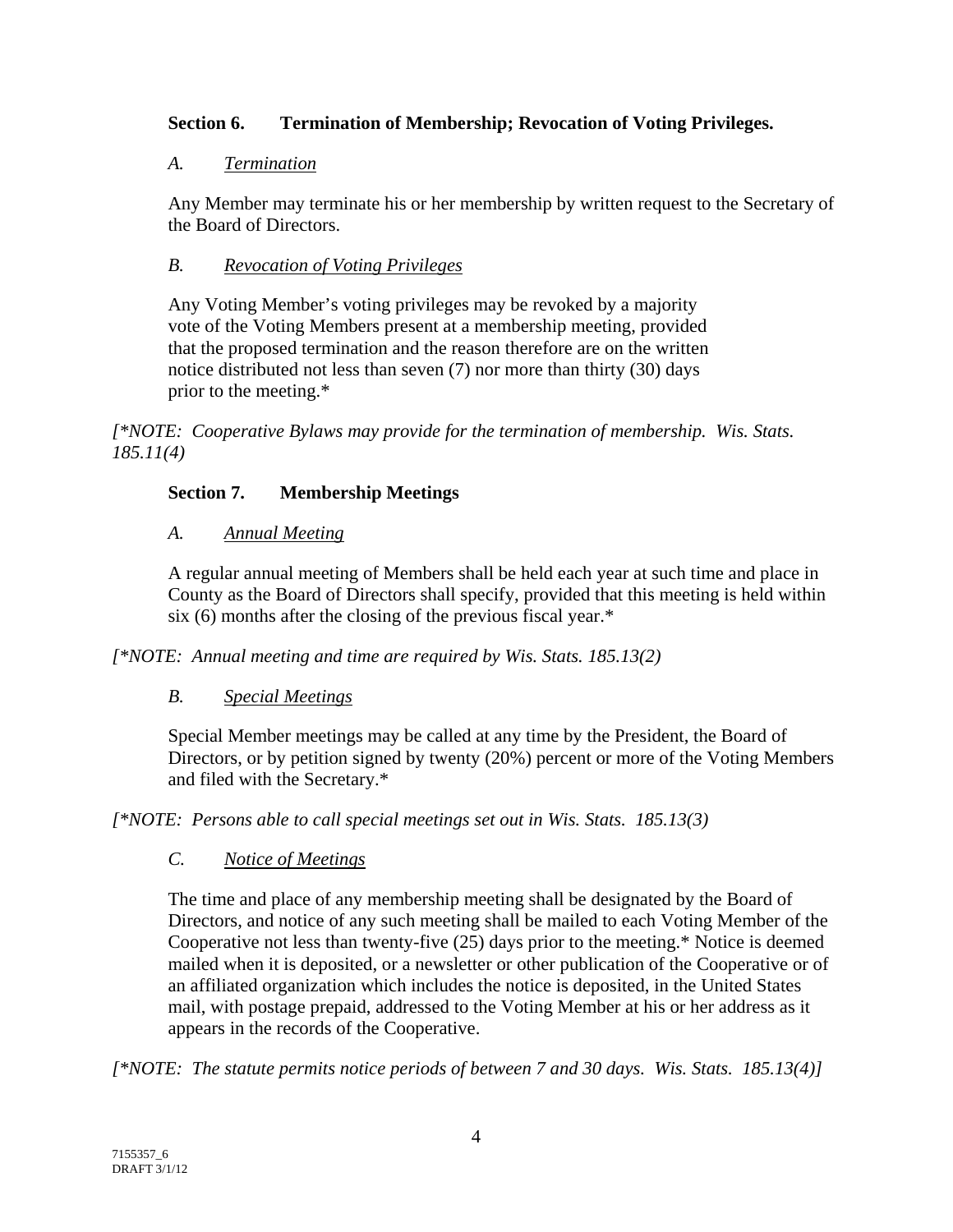Members entitled to notice shall be those persons shown as Voting Members on the records of the Cooperative on a date which is forty-five (45) days prior to the membership meeting. In the situation where a Member is receiving health care benefits under a family or other contract in the name of another person who is the Subscriber, the mailing of notice to the Subscriber shall constitute notice to all Voting Members receiving health care by virtue of that contract. The failure of any Voting Member to receive notice of any meeting of the Members shall not invalidate any action which may be taken by the Members at any such meeting

## *D. Quorum*

A Quorum for meetings of Members shall be as follows:

### *[\*NOTE: Quorum Rules are required by Wis. Stats. 185.14]*

- (1) If the Cooperative has fewer than 10 Members, a quorum shall be a majority of the Members.
- (2) If the Cooperative has 10 or more Members but fewer than 51 Members, then a quorum shall be 5 Members.
- (3) If the Cooperative has 51 or more Members but fewer than 101 Members, then a quorum shall be at least 10% of the number of Members.
- (4) If the Cooperative has 101 or more Members but fewer than 900 Members, a quorum shall be 10 plus at least 5% of the number of Members in excess of 100.
- (5) If the Cooperative has more than 900 Members, the quorum shall be 50 Members.
- (6) If a quorum should not be present on the day appointed, the Members present may adjourn from time to time until a quorum shall attend, and a new notice of meeting shall be given as provided in subsection C of this Section 2.7 above.

### *E. Notification*

The Secretary of the Cooperative shall attend to the calling of the any membership meeting and notice thereof.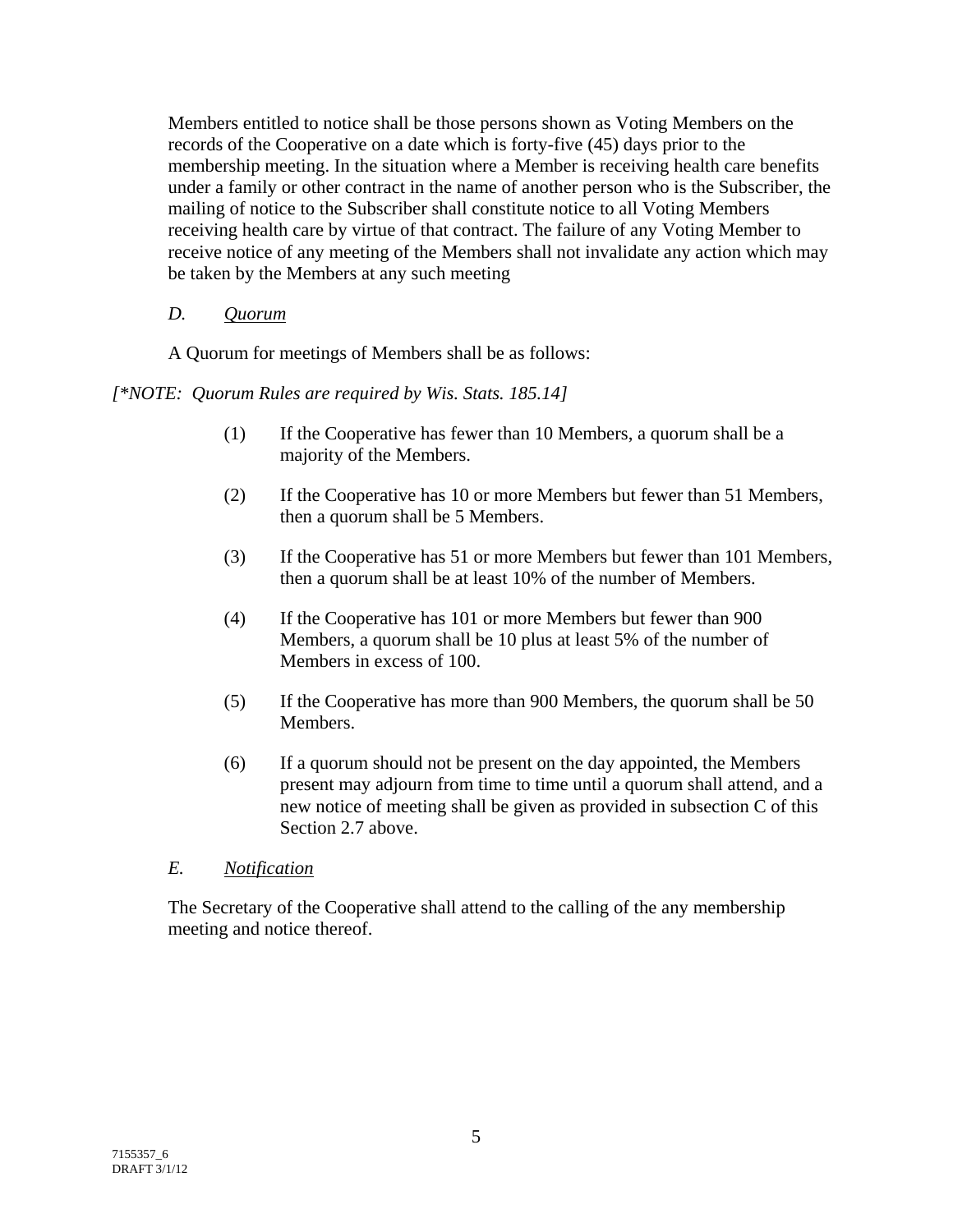### **ARTICLE III DIRECTORS**

### **Section 1. Board of Directors**

### *A. Powers*

The business affairs of this Cooperative shall be managed by its Board of Directors,\* all of whom shall be elected by the Voting Members as provided in this Article.\*

### *[\*NOTE: Provided in Wis. Stats. 185.31(1)]*

*[\*NOTE: All voting members of a CO-OP must be elected by a majority of a quorum of the members. 45 CFR 156.515(b)(1)(i)]* 

#### *B. Qualifications*

To be eligible to become and remain a Director, a person must meet the following qualifications:

(1) The person must be a Voting Member of the Cooperative and be at least 18 years of age.\* All\* of the Directors shall be Voting Members of the Cooperative.

*[\*NOTE: All CO-OP Members 18 or older must be eligible to vote for directors. 45 CFR 156.515(b)(1)(ii)]* 

*[\*NOTE: Wis. Stats. 185.31(1) requires that all Board members be Members of the cooperative. CO-OPs need only require that a majority of the board be members. 45 CFR 156.515(b)(1)(vi)]* 

> (2) Except as provided in Sections 3.2 and 3.4 hereof, no employee of the Cooperative may serve on the Board of Directors.\*

*[\*NOTE: CO-OP boards can include employees, subject to conflict of interest protections. 45 CFR 156.515(b)(2)(i)]*

> (3) No director may be a representative of the U.S., state or local government, or any subdivision or instrumentality thereof.\*

 $[*/NOTE:$  Restriction required by ACA 1322(c)(2) and 45 CFR 156.515(b)(2)(v)]

(4) No director may be a representative of any insurance company, insurance service, or insurance organization (including a health maintenance organization) which is licensed to engage in the business of insurance in any state or the District of Columbia and is subject to state law which regulates insurance which was in existence on July 16, 2009 (collectively "Issuer"), a holding company (a organization that exists primarily to hold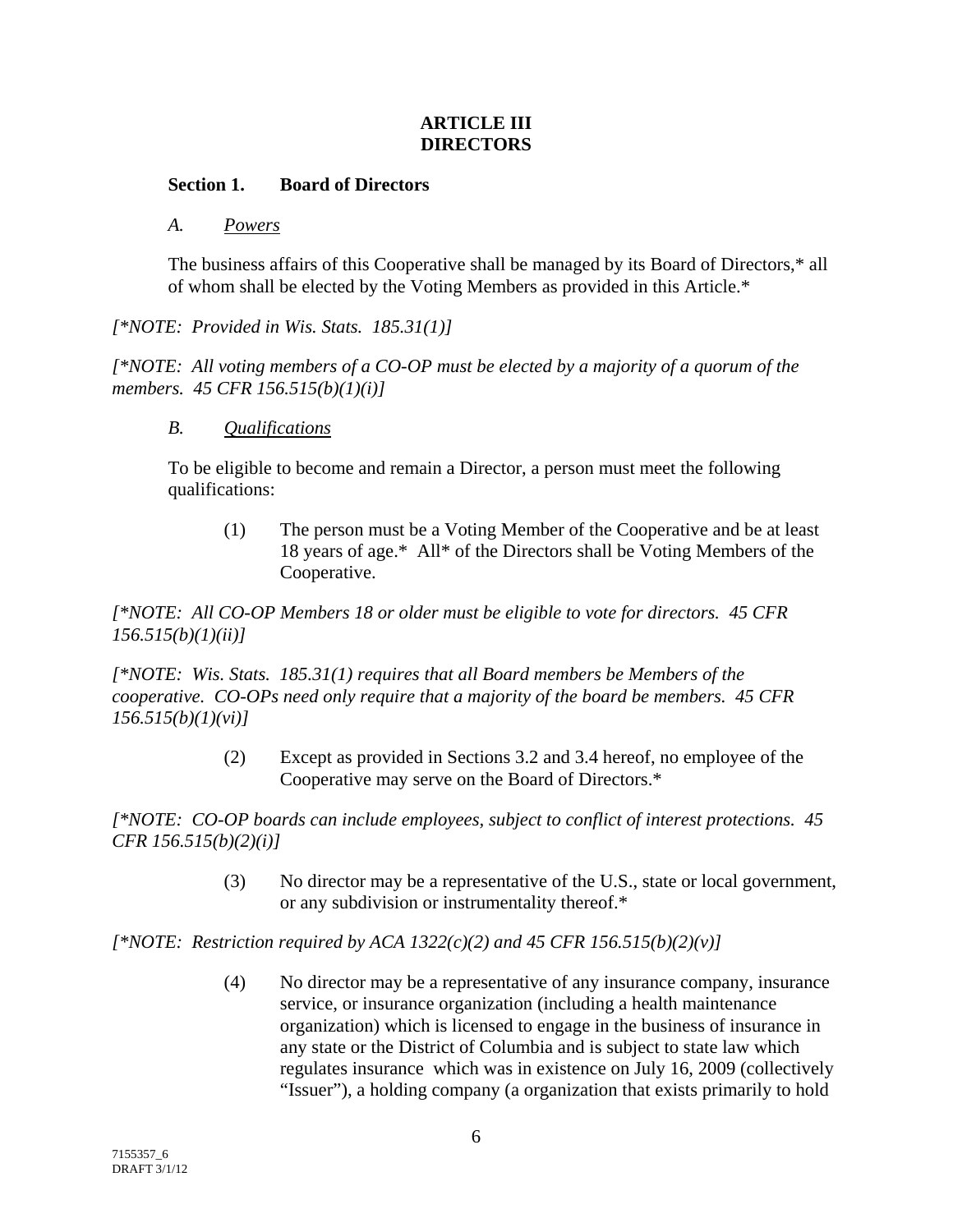stock in other companies) that controls a Issuer, a trade association composed of Issuers and whose purpose is to represent the interests of the health insurance industry, a foundation established by an Issuer, a related entity, or a predecessor of either an Issuer or related entity.\*

*[\*NOTE: Restriction required by ACA 1322(c)(2) and 45 CFR 156.515(b)(2)(v)]* 

### *C. Number The number of Directors shall be eleven (11).\**

*[\*NOTE: A cooperative of fewer than 50 members must have at least 3 directors; a cooperative of 50 or more members must have at least 5 directors. Wis. Stats. 185.31(2)]* 

*D. Voting. Each Director shall have one vote.\**

*[\*NOTE: Required for CO-OPs 45 CFR 156.515(b)(2)(ii)]* 

- *E. Conflict of Interest Protections*
	- (1) Each director must act in the sole interest of the Cooperative and, as appropriate, the health and well being of the geographic area served by the Cooperative.\*

*[\*NOTE: Required for CO-OPs 45 CFR 156.515(b)(2)(i)]* 

(2) Each director must comply with the provisions of Article IV – Conflicts of Interest standards.\*

*[\*NOTE: 45 CFR 156.515(b)(3). A CO-OP must have governance documents that incorporate ethics, conflict of interest, and disclosure standards.]* 

### **Section 2. Classes of Directors**

*A. Two Classes\**

*[\*NOTE: A CO-OP board must be elected within one year following the date on which the CO-OP provides coverage to its first member. The entire board no later than two years after that date. 45 CFR 156.515(b)(1)(iv)]* 

There shall be two classes of Directors, an Individual Class of Directors and a Professional Class of Directors.\* The Individual Class of Directors shall consist of nine (9) Directors who are elected by the Voting Members in the manner prescribed in the Bylaws. The Professional Class of Directors shall consist of two (2) Directors\* who are elected by the Voting Members\*in the manner prescribed in these Bylaws.

*[\*NOTE: Positions on the CO-OP board may be designated for individuals with specialized expertise, experience or affiliation. 45 CFR 156.515(b)(2)(iii). A CO-OP may desire professional members on its Board to obtain the expertise and support of other major*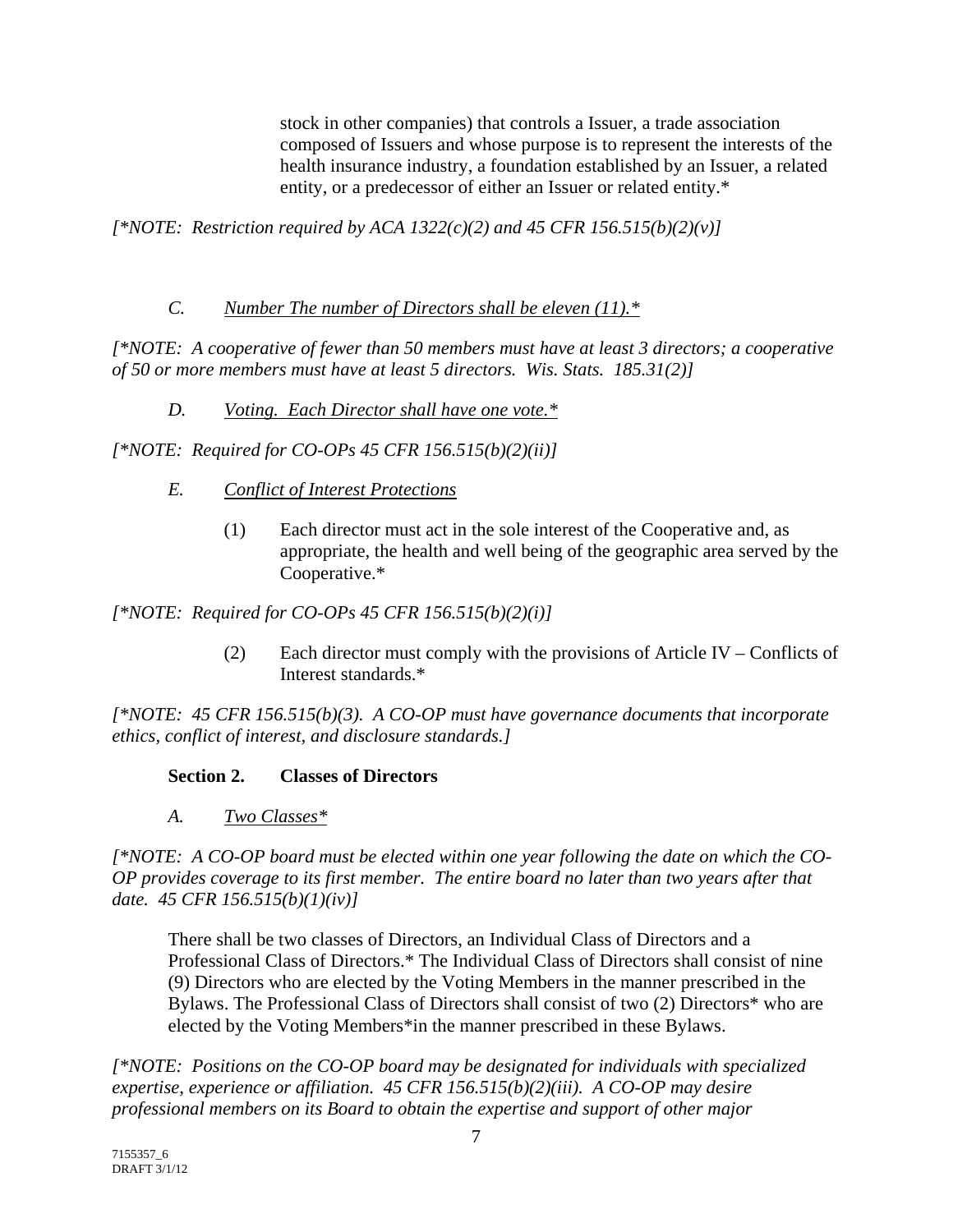*participants in its market or community. However, no director may be from the government or insurance industry as provided in paragraphs B.3 and 4 above.]* 

*[\*NOTE: A CO-OP can chose to have a different balance between the Individual Class and the Professional Class. However, the Professional Class, positions on the CO-OP Board designated for individuals with specialized expertise, etc., cannot constitute a majority of the directors. 45 CFR 156.515(b)(2)(iv)]* 

*[\*NOTE: All CO-OP directors must be elected by a majority vote of a quorum of all Members. 45 CFR 156.515(b)(1)(i)]* 

# *B. Terms for Individual Class*

The Individual Class Directors shall be divided into three categories. Category 1 shall consist of three (3) Directors, Category 2 shall consist of three (3) Directors and Category 3 shall consist of three (3) Directors. Individual Class Directors shall serve for a period of three (3) years. The terms of each category of Individual Class Directors shall not run concurrently, but shall be staggered so that the terms of each of the Individual Class Directors serving within one category ends each year.\*

*[\*NOTE: The terms of Individual Class Directors, including whether directors are elected by class or as a whole each year, can be varied by the cooperative in the Bylaws.]* 

## *C. Terms for Professional Class*

The Professional Class Directors shall be divided into two categories. Category 1 shall consist of one (1) Director and Category 2 shall consist of one (1) Director. The initial term for the Professional Class Director from Category 1 shall be for a period of three (3) years and the initial term for the Professional Class Director from Category 2 shall be for a period of two (2) years. Following the expiration of each of the initial terms of service for the two categories of Professional Class Directors, the Professional Class Directors elected to the next term in each category shall serve for a period of three (3) years. A Professional Class Director shall be eligible to serve a maximum of two (2) consecutive terms. An individual who serves for a period of two (2) consecutive terms shall again be eligible to serve as a Professional Class Director after an absence from service on the Board of Directors of three (3) consecutive years.\*

*[\*NOTE: The terms of Professional Directors, including whether directors are elected by class or as a whole each year, can be varied by the cooperative in the Bylaws.]* 

### *D. Expiration and Election*

Each Director shall hold office until his/her successor has been elected and qualified unless he or she resigns or is removed pursuant to these Bylaws.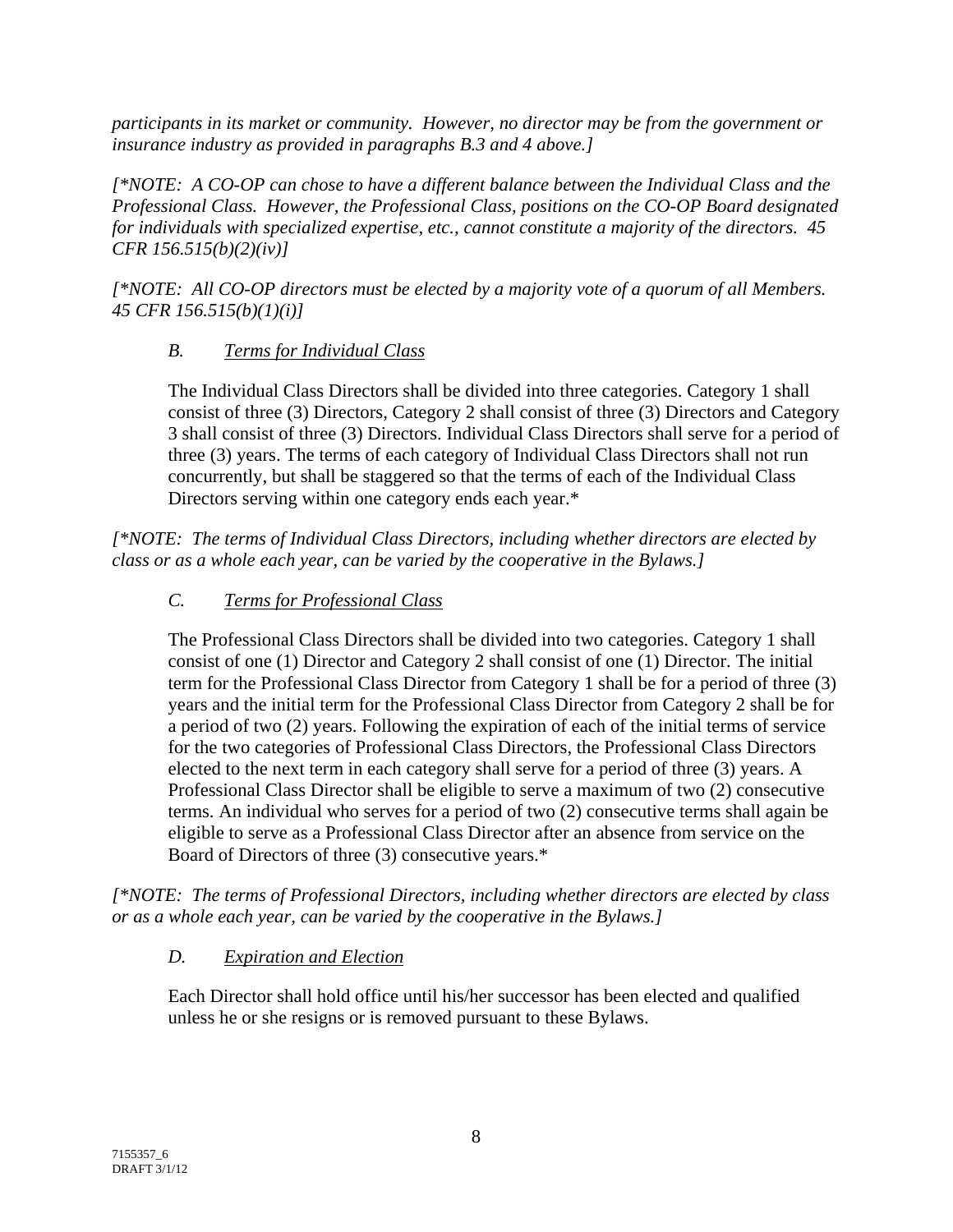### *E. Vacancies in the Individual Class of Directors*

Vacancies in the Individual Class of Directors shall be filled as soon as is reasonably possible after a vacancy occurs by appointment by a majority vote of the Individual Class Directors then in office.\* Vacancies shall be filled from recommendations of the Nominations Committee. Individual Class Directors so elected shall serve the remainder of the term to which appointed.

*[\*NOTE: Replacement process provided in Wis. Stats. 185.31(5)]* 

## *F. Vacancies in the Professional Class of Directors*

Vacancies in the Professional Class of Directors shall be filled as soon as is reasonably possible after a vacancy occurs by appointment by the Board of Directors.\* Professional Class Directors so elected shall serve the remainder of the term to which appointed.

*[\*NOTE: Replacement process provided in Wis. Stats. 185.31(5)]* 

# **Section 3. Election of Individual Class Directors\***

*[\*NOTE: Elections of CO-OP directors must be contested so that the total number of candidates for vacant positions on the operational board exceeds the number of vacant positions, except in cases where a seat is vacated mid-term due to death, resignation, or removal. 45 CFR 156.515(b)(1)(v)]* 

Individual Class Directors will be nominated and elected at the annual meeting of the membership in the following manner.

# *A. Nominations Committee\**

*[\*NOTE: There are various methods for ensuring contested elections. A nominating committee is not required but is a popular and preferred method to reduce the risk of a self-perpetuating board.]* 

There shall be a Nominations Committee consisting of seven (7) Voting Members of the Cooperative who are not current members of the Board of Directors. Not less than one hundred twenty (120) days prior to the annual membership meeting, the Board of Directors shall solicit from all Voting Members written nominations for candidates for three (3) positions on the Nominations Committee. Candidates for the Nominations Committee must be Voting Members of the Cooperative, and may not be current members of the Board of Directors. The notice of the annual meeting shall contain the names of candidates wishing to serve on the Nominations Committee in the following year. Each year, the Voting Members will elect three (3) members of the Nominations Committee, and the Board of Directors will appoint four (4) members of the Nominations Committee. All members of the Nominations Committee will serve one (1) year terms, commencing in August of each year.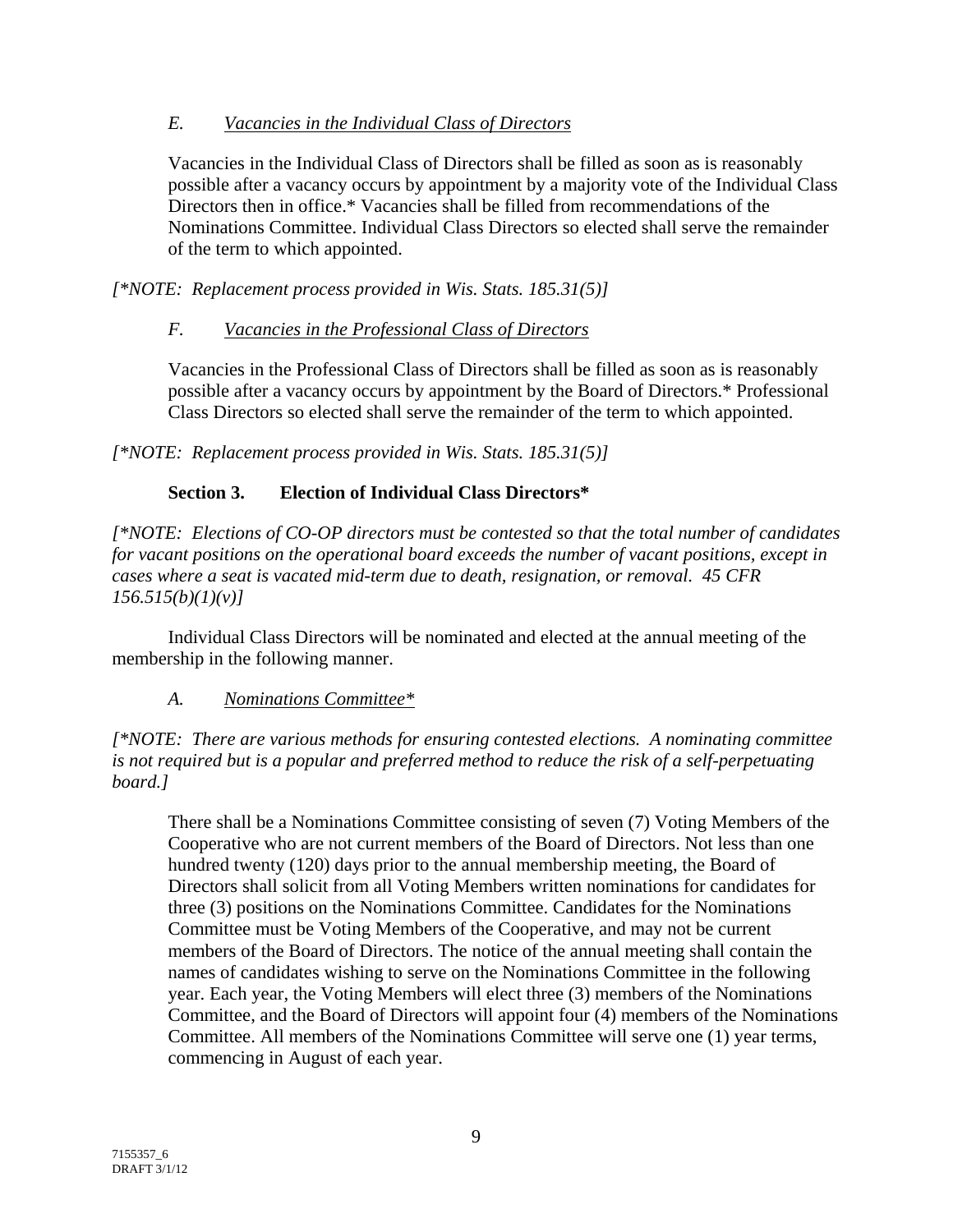### *B. Nomination of Individual Class Directors*

(1) Nomination By Board of Directors or Nominations Committee. Not less than one hundred twenty (120) days prior to the annual membership meeting, the Board of Directors or the Nominations Committee shall solicit from all Voting Members written nominations for expiring Individual Class Director positions as well as any vacant positions. Those Voting Members eligible and wishing to serve as Individual Class Directors, will be requested to submit a written application to the Nominations Committee not less than one hundred (100) days prior to the annual membership meeting. It shall be the function of the Nominations Committee to select persons eligible and qualified to serve as Individual Class Directors of this Cooperative. The Nominations Committee shall recommend as nominees those persons it considers most qualified to serve and, whenever possible, shall recommend at least two nominees for each position to be filled.\* At least seventy-five (75) days prior to the annual membership meeting, the Nominations Committee shall notify all persons submitting written applications of its selection of nominees, and shall file its report with the Secretary of the Cooperative. The report shall be available to any Member upon request.

*[\*NOTE: Elections of CO-OP directors must be contested so that the total number of candidates for vacant positions on the operational board exceeds the number of vacant positions, except in cases where a seat is vacated mid-term due to death, resignation, or removal. 45 CFR 156.515(b)(1)(v)]* 

- (2) Nomination by Petition. Any eligible Voting Member who is willing to serve may be nominated for election as an Individual Class Director by a petition signed by one hundred (100) or more Voting Members of the Cooperative submitted to the Nominations Committee at least sixty (60) days prior to the annual membership meeting.
- (3) Notice to Members. Not less than twenty-five (25) days prior to the annual membership meeting, the Nominations Committee shall inform the Members of the nominees, identifying the manner of nomination, whether by the Nominations Committee or by petition, and shall also inform the Members of the procedure for casting absentee ballots.

# *C. Procedure*

At the annual membership meeting, each Voting Member is entitled to one (1) ballot pertaining to the election of Individual Class Directors, and may cast no more than one (1) such ballot, and may cast no more than one (1) vote for each unfilled Individual Class Director position. Voting shall be limited to persons nominated in accordance with subparagraphs A and B of this Section 3.3. After the ballots are cast, they shall be counted by the Secretary and Member volunteers who are not nominees. The nominees receiving the greatest number of votes, including absentee votes, for the positions to be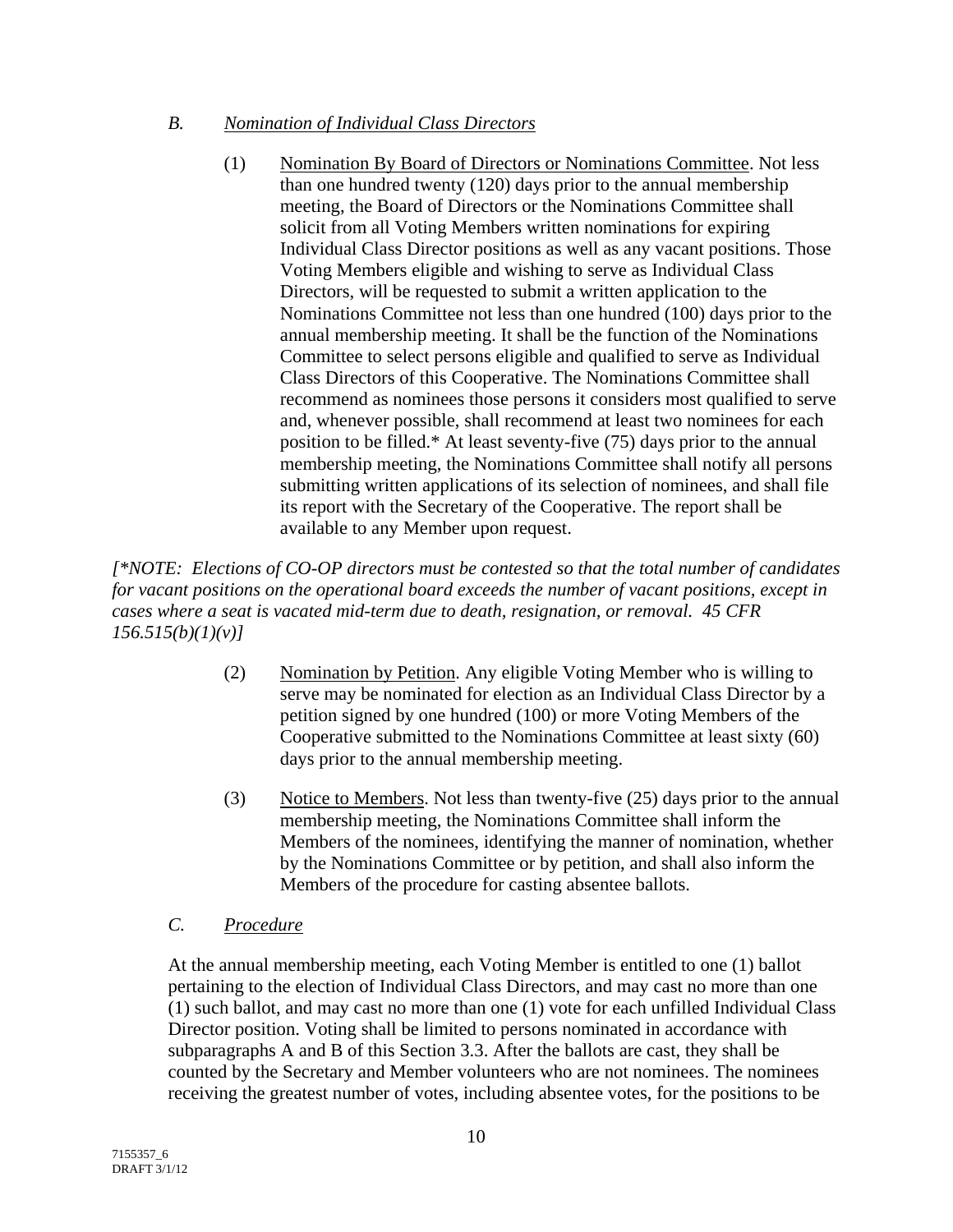filled shall be declared elected, except that if there is a tie vote for the last position to be filled, there shall be a second ballot cast to fill that position. Vacancies for Individual Class Director positions which have not been otherwise filled by the Board of Directors pursuant to Section 2 (E) of this Article III shall be filled by Voting Members by separate election prior to balloting on other positions.

### *D. Removal\**

*[\*NOTE: Bylaws can provide for removal of directors. Wis. Stats 185.31(4)]* 

- (1) An Individual Class Director who misses three (3) consecutive regular Board of Directors meetings, or four (4) regular meetings during the period between annual membership meetings may be removed without any membership vote upon the majority vote of the other Directors of both classes then in office.
- (2) An Individual Class Director may be removed for any reason upon a petition calling for said removal being signed by one hundred (100) Voting Members and a simple majority vote of the Voting Members present at the next regular or special membership meeting. The petition shall state the reasons for the requested removal, and will place this item on the next agenda. The Director shall be informed in writing of the removal request and the reasons stated at least thirty (30) days prior to the meeting of the Members at which the removal is to be considered, and shall have an opportunity at the meeting to be heard in person or by counsel and to present pertinent evidence. The Member or Members bringing the petition against the Director shall have the same opportunity. Any vacancy created by such removal shall be filled as provided in these Bylaws.

### **Section 4. Election of Professional Class Directors**

Professional Class Directors will be nominated and elected at annual meetings in the following manner:

*A. Eligibility*

To be elected to serve and continue service as a Professional Class Director, a person must have experience and expertise in the delivery and financing of health care services which will be helpful to the Cooperative.

### *B. Nomination*

No less than twenty-five (25) days prior to the annual membership meeting, the Board of Directors shall inform Members of the person or persons the Board of Directors has nominated for election as the Professional Class Director, which nominee shall be the person or persons the Board of Directors has determined most qualified to serve as a Professional Class Director. The Board of Directors must need not submit more than one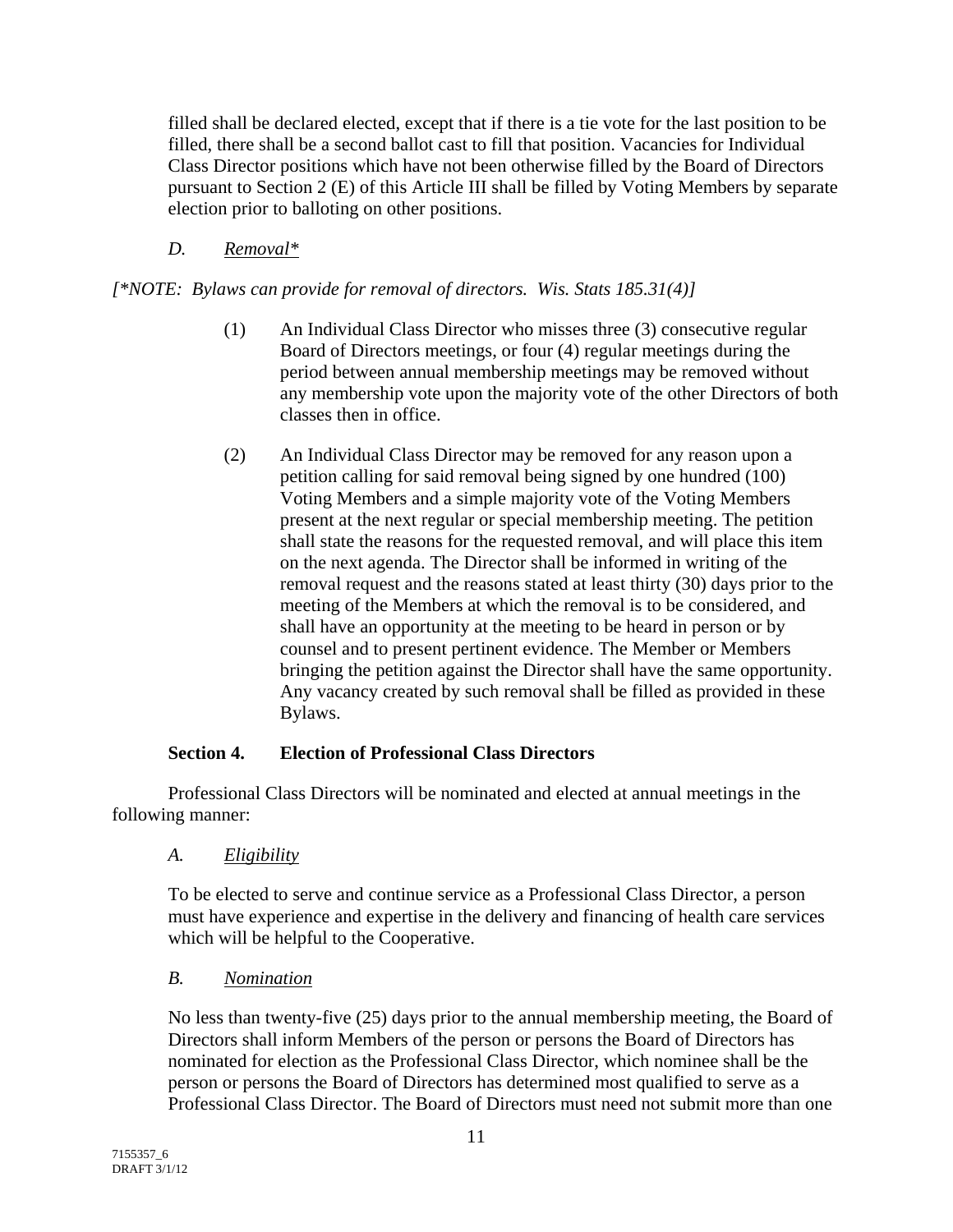(1) name of an eligible Professional to the Members for election as a Professional Class Director.\* A person so elected shall be deemed to have been conferred with membership in the Cooperative for the term of service as a Director.

*[\*NOTE: Since the elections for Individual Class Directors will be contested under Section 3B1 above, the requirement in 45 CFR 156.515(b)(1)(v) will be met even if the election of Professional Class Director is not contested. A cooperative may wish to provide for nomination of at least two Professional Class Directors a matter of governance preference.]* 

### *C. Procedure*

At the annual membership meeting, each Voting Member is entitled to one (1) ballot pertaining to Professional Class Director, and may cast no more than one (1) such ballot, and may cast no more than one (1) vote for the Professional Class Director position. Voting shall be limited to persons nominated by the Board of Directors in accordance with subparagraph B of this Section 3.4. After the ballots are cast, they shall be counted by the Secretary and Member volunteers. The nominee receiving the greatest number of votes, including absentee votes, shall be declared elected except that if there is a tie vote, there shall be a second ballot cast.

## *D. Removal\**

## *[\*NOTE: Bylaws can provide for removal of directors. Wis. Stats 185.31(4)]*

A Professional Class Director may be removed in the same manner as an Individual Class Director may be removed pursuant to subparagraph D of Section 3.3 hereof.

### **Section 5. Meetings Quorum, Waiver of Notice**

### *A. Regular Meetings*

Regular monthly meetings of the Board of Directors will be established at a regular time and place each month. The meetings are open to all Members of this Cooperative.\*

*[\*NOTE: There is no general requirement that Board meetings be open to all members of a cooperative but many believe this openness is crucial to the democratic principles of cooperatives.]* 

### *B. Quorum\**

*[\*NOTE: Board quorum of at least a majority required under Wis. Stats. 185.32(2)]* 

A majority of the Directors holding office shall constitute a quorum for the transaction of business. The concurrence of a majority of those Directors present at a regularly scheduled or duly called meeting shall be necessary and sufficient to transact any business except as may be specified elsewhere in these Bylaws.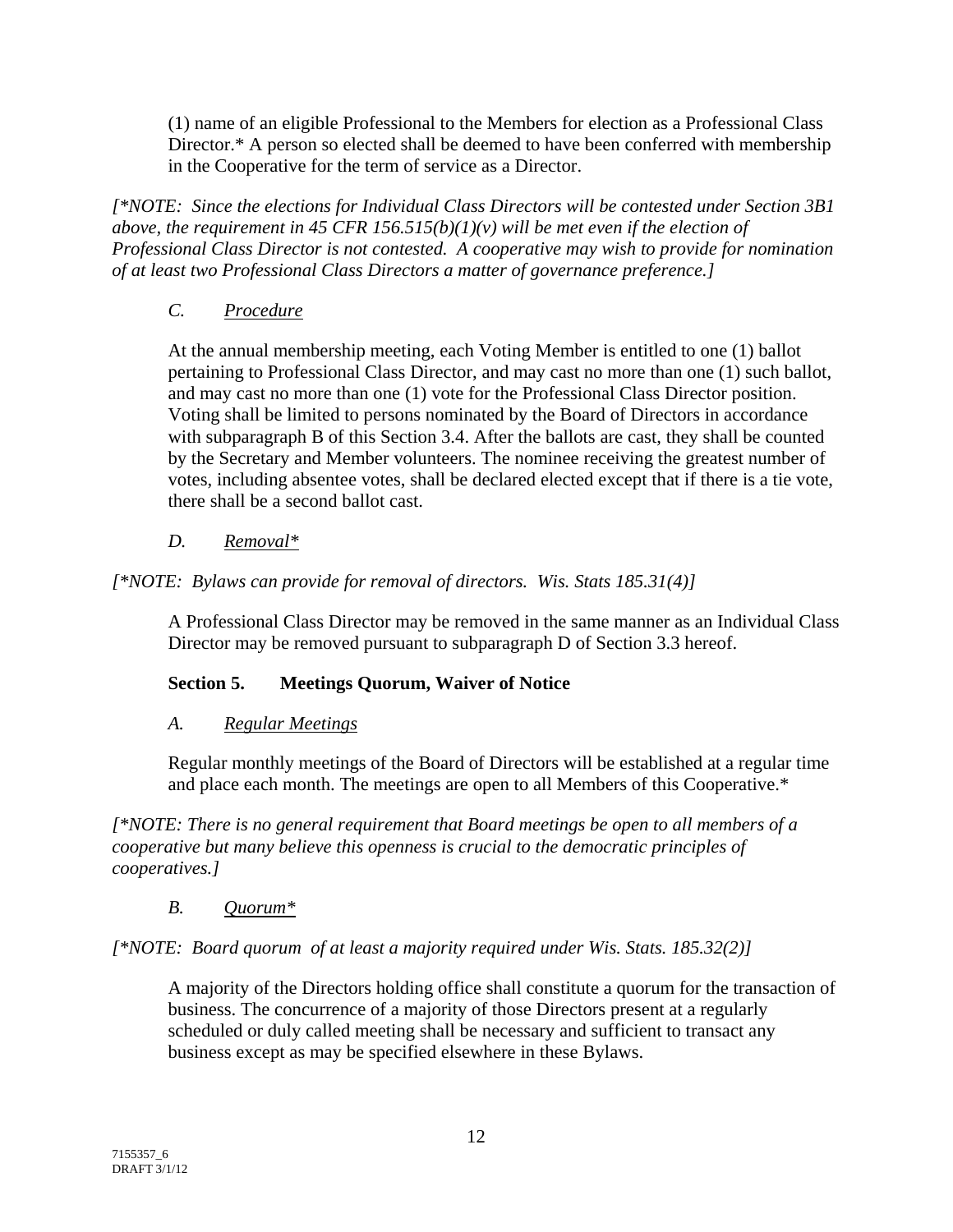## *C. Waiver of Notice (Special Meeting)*

Special meetings of the Board of Directors may be called at any time by the President or by a majority of Directors then holding office. No business, except that mentioned in the call for a special meeting, shall receive final action at any such special meeting. Three (3) days' notice of any such special meeting shall be given unless a written and signed waiver of notice is given by all Directors then in office. Attendance at a meeting is a waiver of notice of such meeting, except when a Director attends the meeting and objects there at to the transaction of business because the meeting was not lawfully convened.\*

*[\*NOTE: Waiver of notice by attendance and participation provided in Wis. Stats. 185.32]* 

## *D. Meetings by Electronic Means of Communication*

The Board of Directors or a Committee thereof may, in addition to conducting meetings in which each Director participates in person, and notwithstanding any place set forth in the notice of the meeting or these Bylaws, conduct any regular or special meeting by the use of any electronic means of communication, provided that:

- (1) all participating Directors may simultaneously hear each other during the meeting; or
- (2) all communication during the meeting is immediately transmitted to each participating Director, and that each participating Director is able to immediately send messages to all other participating Directors.\*

### *[\*NOTE: Requirements for electronic meetings set out in Wis. Stats 185.32(5)(a)]*

Before the commencement of any business at a meeting at which any Directors do not participate in person, all participating Directors shall be informed that a meeting is taking place at which official business may be transacted.\*

*[\*NOTE: Requirement in Wis. Stats 185.32(5)(b)* 

### **Section 6. Officers Duties**

*A. Officers\**

*[\*NOTE: These officers required, unless articles provide otherwise. Wis. Stats 185.35]* 

The officers of the Board of Directors shall be:

President Vice President **Secretary** Treasurer\*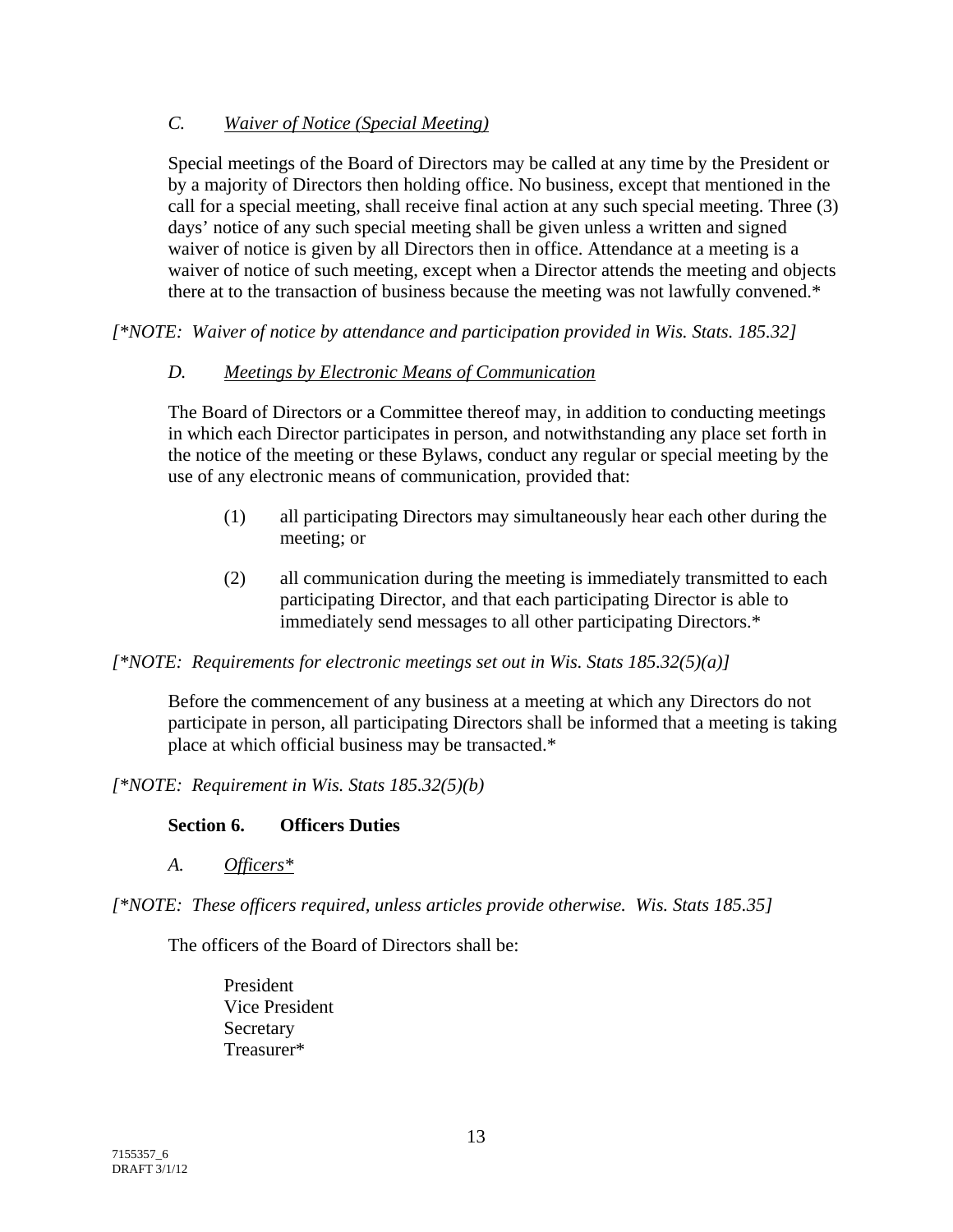*[\*NOTE: These officers required, unless articles provide otherwise. Wis. Stats 185.35 If these titles conflict or are confused with management offices, then others can be provided in the Articles of Incorporation.]* 

All officers shall be Directors on the Board, and shall be elected at the first Board meeting after the annual meeting of the Members at which the Board is elected. Each officer shall hold office for one (1) year or until a successor is elected and qualified.

# *B. Duties*

The officers shall perform such duties as are ordinarily assigned to such officers in the normal course of business. The President and Secretary shall have authority to sign all documents within the scope of the implied or express authorization of the Board of Directors, Chapter 185 of the Wisconsin Statutes, and the Articles and Bylaws of this Cooperative. The Secretary and Treasurer shall perform the usual duties of those offices. The Vice President shall act as President in the absence or disability of the President. Any officer may be removed by a two- thirds  $(2/3)$  vote of all Directors, provided that the removal is on the announced agenda prior to the meeting.

# **Section 7. Committees**

# *A. Committee and Advisory Councils*

The Board of Directors shall, by resolution, create such standing or temporary committees or advisory councils as are deemed necessary. Nomination of committee or council members may be made by any Director, and appointment of a nominee to a committee or council shall be by majority vote of the Board of Directors. The chairperson of each committee or council shall be a Director and shall be appointed by a majority vote of the Board of Directors.

# *B. Committee Limitations*

A voting member of any compensation committee who receives compensation (including, but not limited to, salary, bonuses and fringe benefits), directly or indirectly, from the Cooperative for services is precluded from voting on matters pertaining to his or her own compensation.\* No employee of the Cooperative shall be eligible to serve as a member of any human relations committee of the Board.

*[\*NOTE: Unless bylaws provide otherwise, exclusion from voting provided by Wis. Stats 185.36(2). CO-OP conflict of interest rules require process for disclosure and addressing conflicts. 45 CFR 156.515(b)(3)]* 

# **Section 8. Liability of Directors and Members**

# *A. Wrongful Distribution*

Directors who negligently or in bad faith vote for any distribution of assets, contrary to Chapter 185 of the Wisconsin Statutes or the Articles, are jointly and severally liable to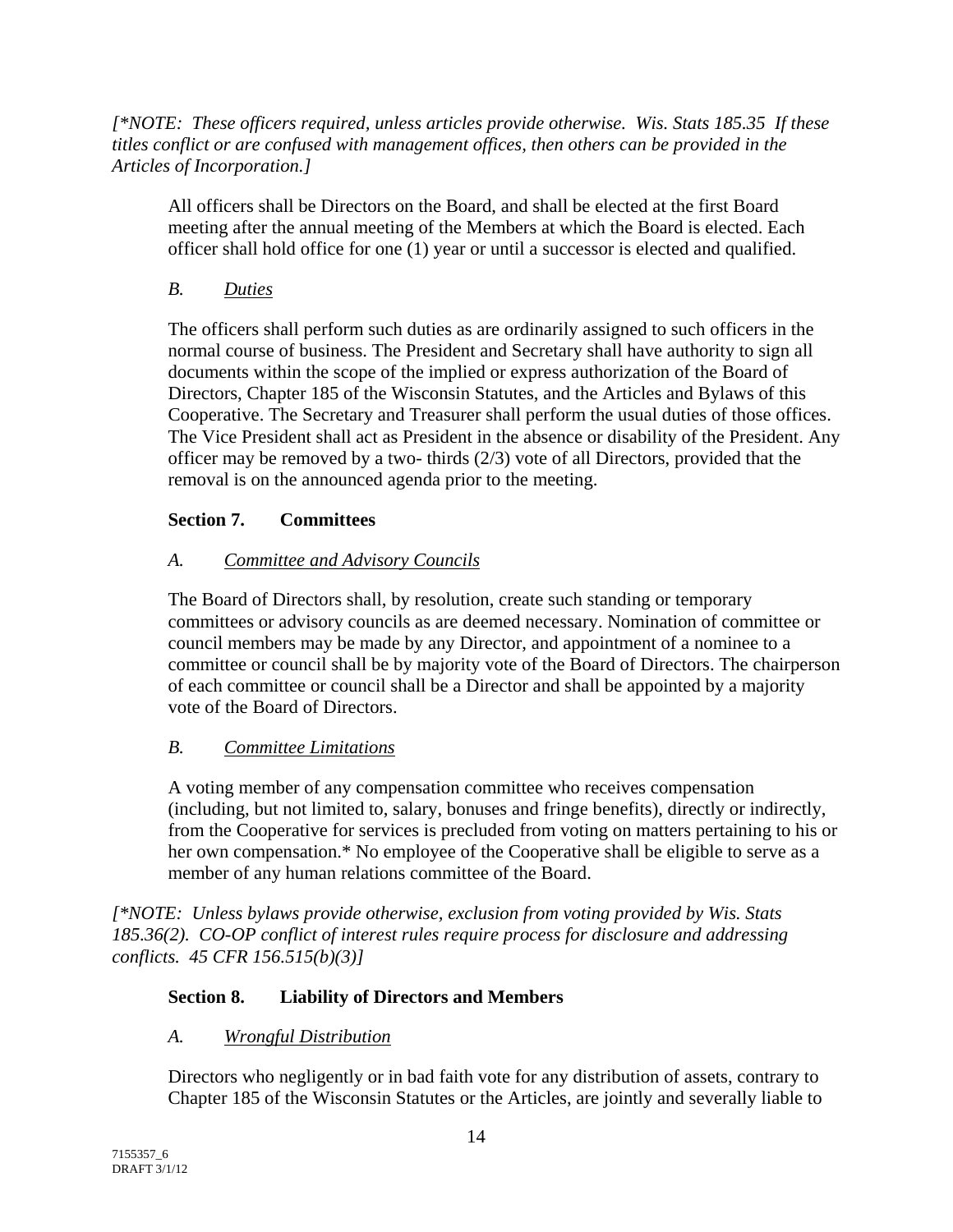the Cooperative for the value of assets distributed in excess of the amount which could have been distributed without violating this Chapter or the Articles.\*

*[\*NOTE: Provided in Wis. Stats 185.37(1)]* 

## *B. Obligations of Cooperative*

Members and patrons of a Cooperative are neither obligated to pay, nor liable upon, any Cooperative obligation.\*

*[\*NOTE: Provided in Wis. Stats 185.37(2)]* 

## *C. Indemnification of Directors*

Each Director, officer, employee or agent of the Cooperative, now or hereafter serving as such, shall be indemnified by the Cooperative against any and all claims and liabilities, including reasonable settlements to which he/she has or shall become subject by reason of serving or having served in such capacity, or by reason of any action alleged to have been taken, omitted, or neglected by her or him as such Director, officer, employee or agent; and the Cooperative shall reimburse each such person for all legal expenses reasonably incurred in connection with any claim or liability, provided, however, that no such person shall be indemnified against, or be reimbursed for any expense incurred in connection with any claim or liability arising out of his or her own willful misconduct or gross negligence.

### **Section 9. Compensation**

Directors as such shall not receive any salary for their services, but by resolution of the Board of Directors, a fixed sum and expenses of attendance, if any, may be allowed for attendance at each meeting of the Board of Directors provided that Professional Class Directors shall receive no compensation for their service as Directors of the Cooperative. A Director requested by the Board of Directors, President or Executive Director, to assist the Executive Director, or in lieu of the Executive Director to transact necessary business of the Cooperative, may be allowed a per diem to be established by the Board of Directors, and expenses for such services.\*

*[\*NOTE: 1. Unless the bylaws provide otherwise, only the Members may establish compensation for a director for services as a director. Wis. Stats 185.36(1).* 

*2. Unless the bylaws provide otherwise, the cooperative may compensate a director for services rendered as an employee but the employee/director may not take part in the vote on her or his salary for services rendered. Wis. Stats 185.36(2).* 

*3. Article III, proviso 2 of the articles of incorporation prohibits compensation to any individual except as a reasonable reimbursement or compensation.]* 

# **Section 10. Meetings**

The meetings of the Board of Directors may be held inside or outside the State of Wisconsin as shall be determined by the Board of Directors.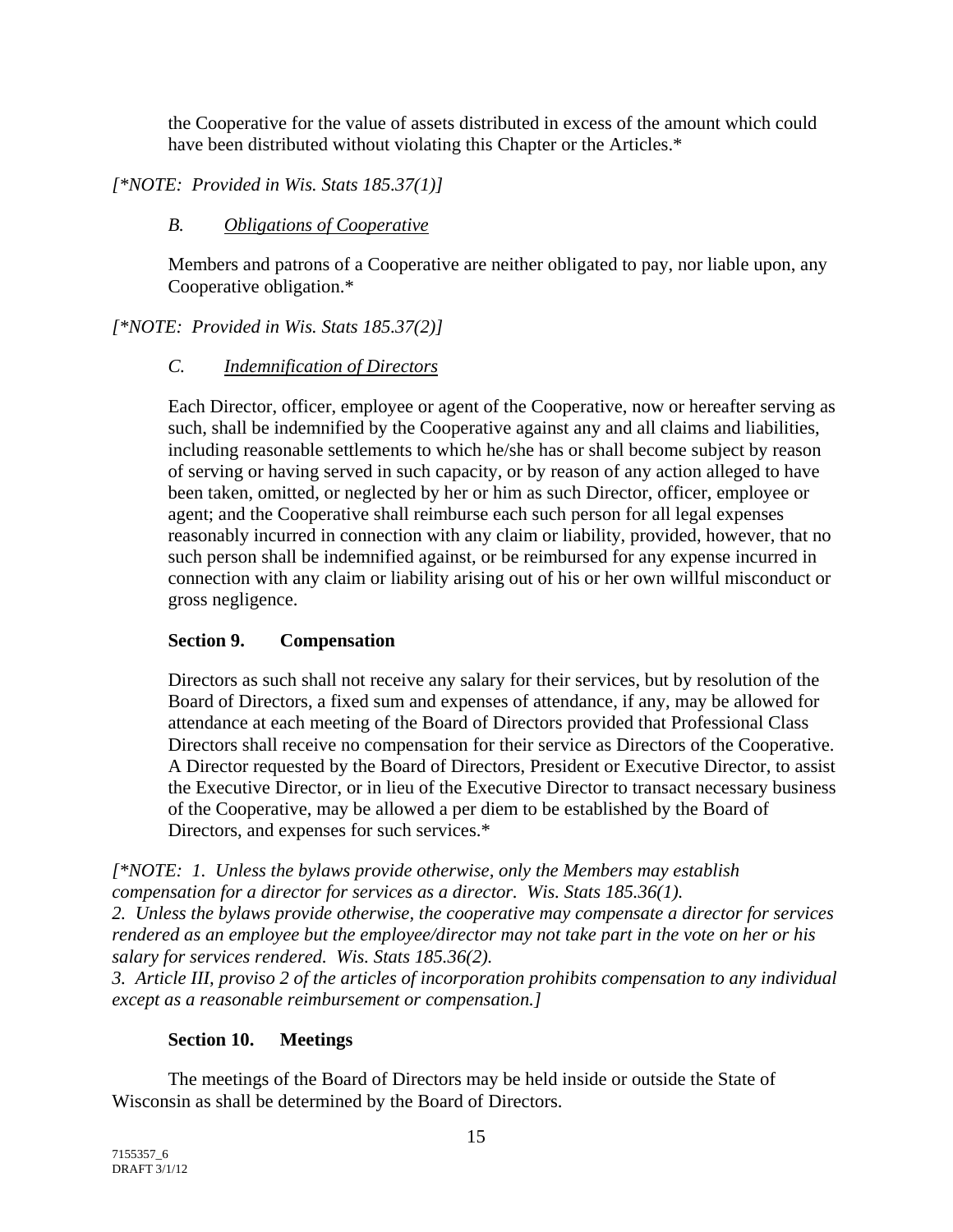### **ARTICLE IV CONFLICTS OF INTEREST\***

*[\*NOTE: 1. A CO-OP must have governance documents that incorporate ethics, conflict of interest, and disclosure standards. The standards must protect against insurance industry involvement and interference. In addition, the standards must ensure that each director acts in the sole interest of the CO-OP, its members and its local geographic community as appropriate, avoids self dealing, and acts prudently and consistently with the terms of the CO-OPs governance documents and applicable law. At a minimum, these standards must include: (i) A* 

*mechanism to identify potential ethical or other conflicts of interest;* 

*(ii) A duty on the CO–OP's executive officers and directors to disclose all potential conflicts of interest;* 

*(iii) A process to determine the extent to which a conflict exists;* 

*(iv) A process to address any conflict of interest; and* 

*(v) A process to be followed in the event a director or executive officer of the CO–OP violates these standards.* 

*45 CFR 156.515(b)(3).* 

*2. The particular provisions of 45 CFR 156.515(6)(3) relating to each provision of the Article are noted below.]* 

#### **Section 1. Conflicts**

The following provisions shall cover actual or potential conflicts of interest:

### *A. Material Transactions*

Any material transaction between the Cooperative and one or more of its Directors or Officers, or between the Cooperative and any other person in which one or more of its Directors or Officers has a material interest, is voidable by the Cooperative unless:\*

### *[\*NOTE: 45 CFR 156.515(b)(3)(iv)]*

- (1) the transaction at the time it is entered into is reasonable and fair to the interests of the Cooperative; and
- (2) the transaction has, with full knowledge of its terms and of the interests involved, been approved in advance by the Board of Directors; and
- (3) the transaction has been reported to the Commissioner of Insurance immediately upon such approval.\*

*[\*NOTE: This requirement is imposed by state insurance laws, not cooperative law or the ACCA and regulations.]*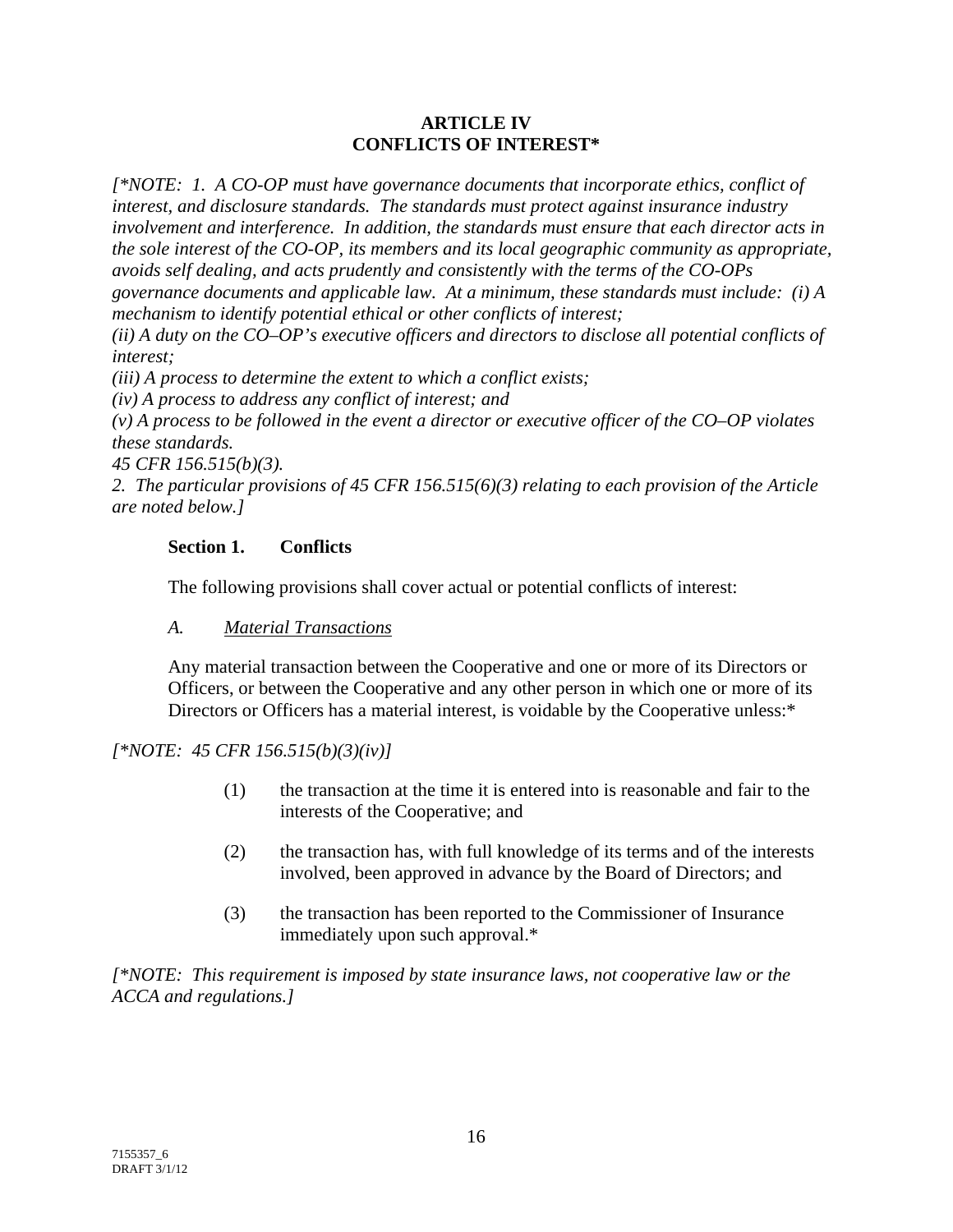### *B. Procedures*

The Cooperative and its Directors, Officers and committee members with Boarddelegated powers will abide by the following conflict of interest procedures:

(1) Any Director, Officer or committee member with Board-delegated powers having a material financial interest in a transaction presented to the Board of Directors or a committee thereof for authorization, approval, or ratification must make a prompt, full and frank disclosure of that person's interest to the Board of Directors or committee prior to its acting on that transaction.\*

# *[\*NOTE: 45 CFR 156.515(b)(3)(ii)]*

(2) Each Director, Officer or committee member with Board-delegated powers must sign, as a condition to serving the Cooperative in his/her respective role, a statement agreeing to be bound by the terms of these conflict of interest provisions. Any disclosure, whether on the annual statement or made at any other time, will include any relevant and material facts, known to the person, about the transaction which might reasonably be construed to be adverse to the Cooperative's interest.\*

# *[\*NOTE: 45 CFR 156.515(b)(3)(ii)]*

(3) The Board of Directors or committee to which any disclosure is made must thereupon determine, by majority vote, whether the disclosure shows that a conflict of interest exists or can reasonably be construed to exist. The Board must also conduct reasonable analysis to determine whether the Cooperative could obtain a more advantageous transaction from any disinterested person. A person who makes a disclosure must leave the meeting during the discussion of whether a conflict of interest exists.\*

# *[\*NOTE: 45 CFR 156.515(b)(3)(iii) and (iv)]*

(4) If a conflict is deemed to exist, the person may present factual information to or respond to questions with respect to the transaction, but must leave the meeting while the merits of the transaction are discussed and voted upon. The person may be counted in determining the existence of a quorum at any meeting where the transaction is under discussion or is being voted upon.\*

# *[\*NOTE: 45 CFR 156.515(b)(3)(iii) and (iv)]*

(5) The minutes of the meeting must reflect the disclosure made, the vote thereon and, where applicable, the abstention from voting and participation, and whether a quorum was present.\*

*[\*NOTE: 45 CFR 156.515(b)(3)(iii) and (iv)]*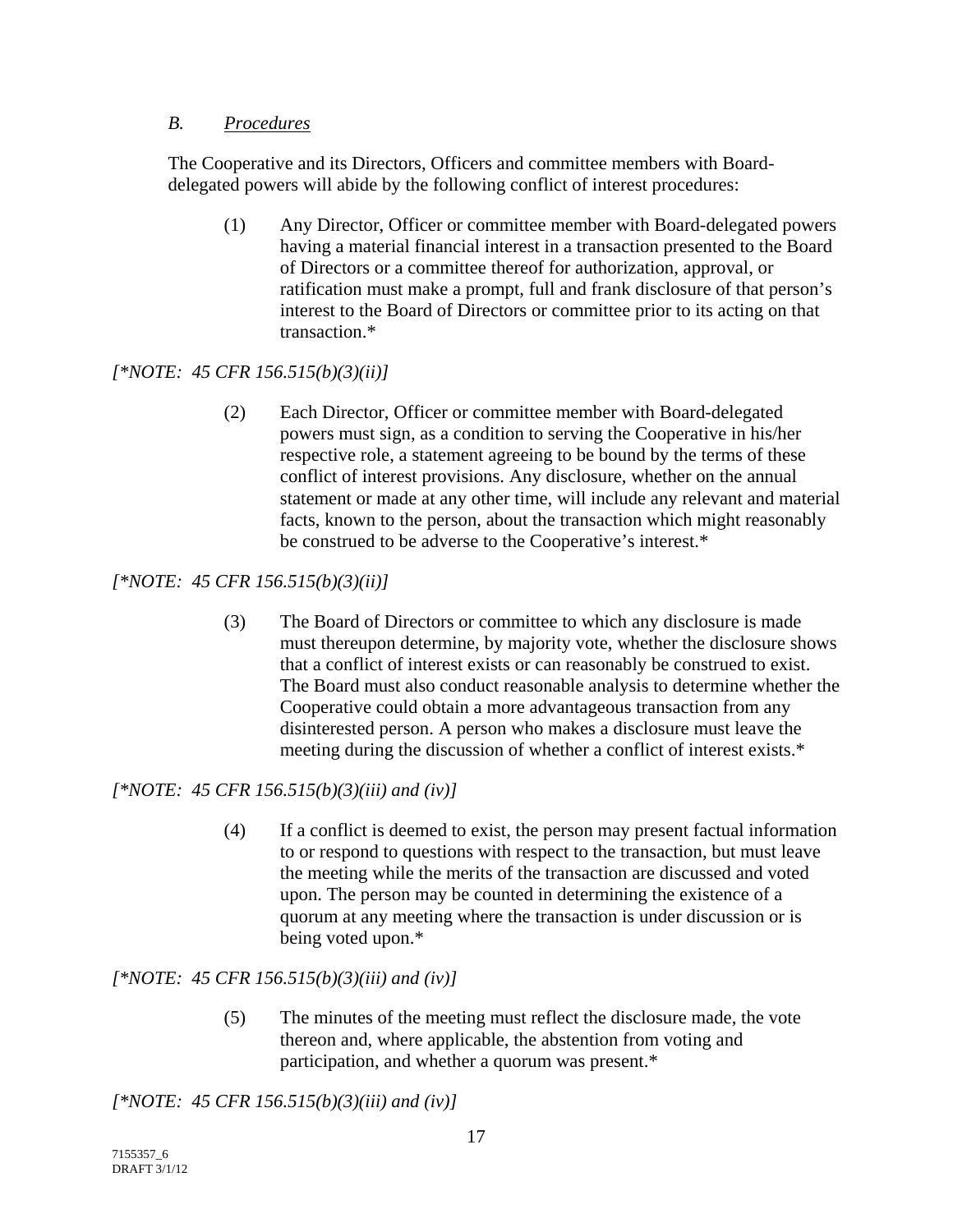(6) For purposes of this section, a person shall be deemed to have a "material financial interest" in a transaction if the person (a) is the party (or one of the parties) contracting or dealing with the Cooperative, (b) is a Director or Officer of, or has a significant financial or influential interest in, the entity contracting with the Cooperative, or (c) is the spouse, sibling, ancestor or lineal descendant of any person identified in either of the preceding clauses.\*

# *[\*NOTE: 45 CFR 156.515(b)(3)(iii) and (i)]*

### *C. Approval of Commissioner of Insurance*

If the Commissioner of Insurance, by rule, requires that any class of transactions which, by its nature, tends to be unreasonable or unfair to the interests of the Cooperative, shall be reported to him in advance of the proposed effective date, such a transaction shall not be carried out even though approved by the Board of Directors, until the Commissioner approves the transaction, or does not disapprove it, within thirty (30) days after receiving the advance report of it.

## *D. No Application*

This Article does not apply to:

- (1) transactions made between the Cooperative and any wholly owned subsidiary, policies of insurance, other than reinsurance, issued in the normal course of business, or
- (2) other classes of transactions exempted by rule from the reporting requirement, so long as:
	- (a) the transaction, at the time it is entered into, is reasonable and fair to the interests of the Cooperative; and
	- (b) the books, accounts and records of each party to the transaction are kept in a manner that clearly and accurately discloses the nature and details of the transaction in accordance with generally accepted accounting principles and permits ascertainment of charges relating to the transaction.

### *E. Review*

The full Board shall specifically review any transaction in which a member, Director or Officer has a material financial interest adverse to the Cooperative at the meeting next following action by any other committee.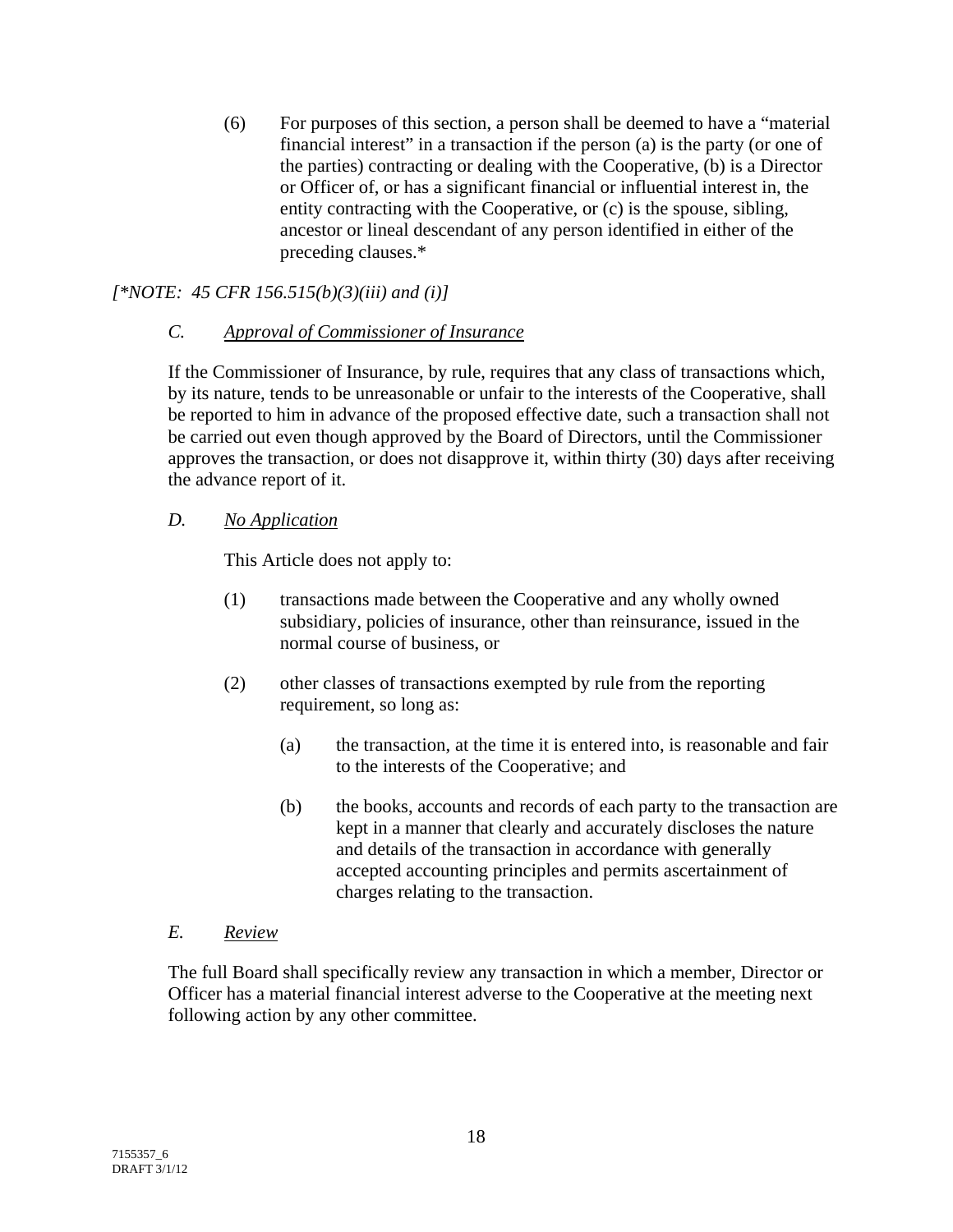#### **ARTICLE V GENERAL PROVISIONS**

### **Section 1. Order of Business**

#### *A. Order of Business*

The order of business at annual meetings shall be set by the Board of Directors.

#### *B. Rules of Order*

Meetings of the members and of the Board of Directors shall be conducted according to, and governed by, reasonable rules for the conduct of meetings.

#### *C. Presiding Officer*

The presiding officer at membership meetings shall be the President of the Cooperative.

#### **Section 2. Action Without Meeting**

Any action which may be taken at a meeting, may be taken without a meeting, if a writing setting forth and approving the action taken shall be signed by all Voting Members of the Cooperative, Directors or Committee members entitled to vote on such action. Such consent shall have the same force and effect as a unanimous vote at a meeting.\*

*[\*NOTE: Action by written consent provided in Wis. Stats. 185.34]* 

#### **Section 3. Employment of Relatives of Board Members**

No person shall be employed by the Cooperative who holds any of the following relationships with a member of the Board of Directors: spouse, father, mother, son, daughter, grandchild, father-in-law, mother-in-law, son-in-law, daughter-in-law, brotherin-law, sister-in- law, or first cousin.\*

*[\*NOTE: CO-OP director or executive officer would have obligation to disclose these conflicts. 45 CFR 156.515(b)(3)(ii)]* 

### **Section 4. Amendment of Bylaws**

#### *A. Member Vote*

These Bylaws may be amended by an affirmative vote of a majority of the Voting Members present at any annual meeting at which a quorum is present, provided a statement of the nature of the proposed amendment is included in the notice of the meeting.\*

*[\*NOTE: Amendment process found in Wis. Stats. 185.07(3). Initial bylaws can be adopted by the temporary board. Wis. Stats. 185.07(1)]*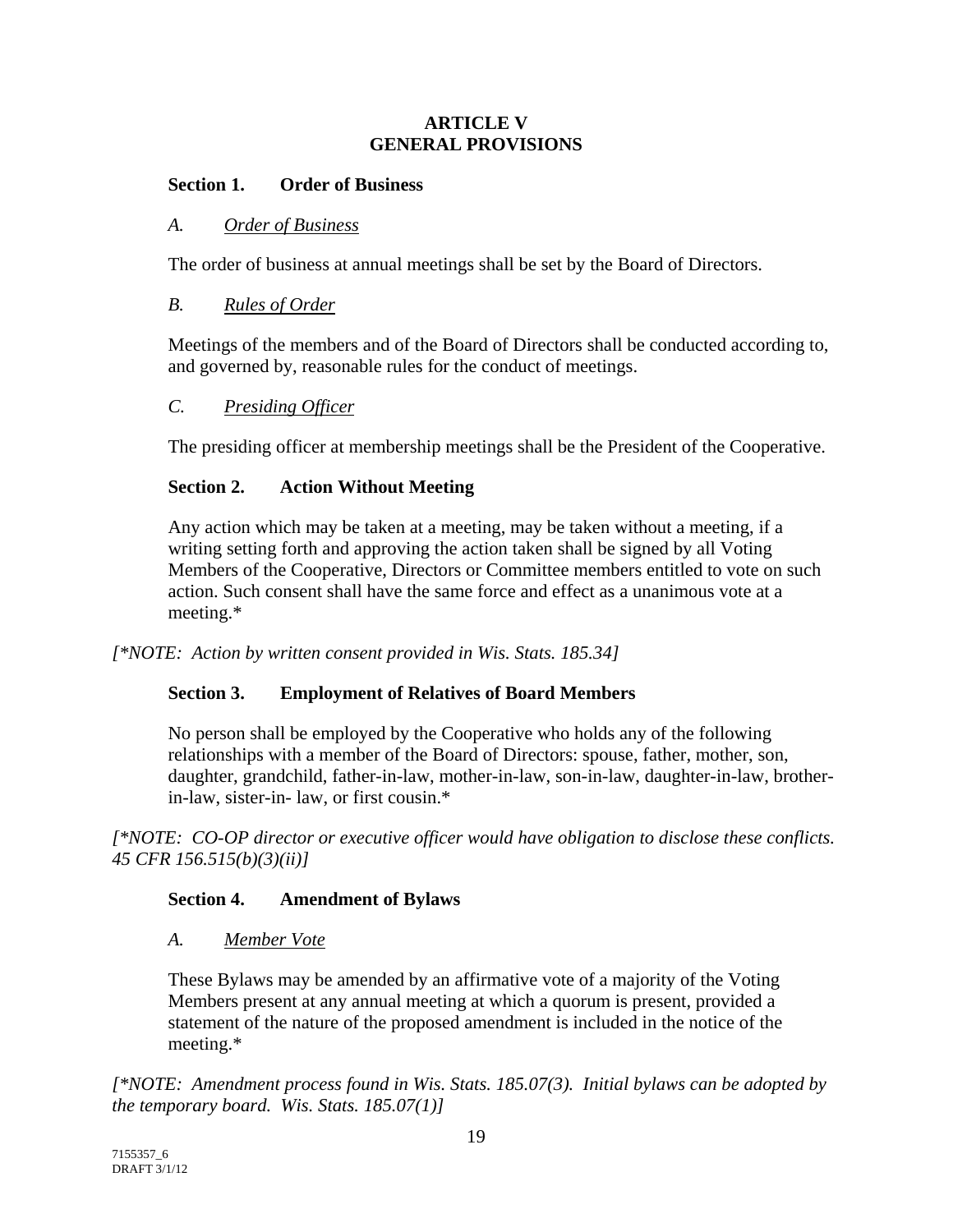### *B. By Board of Directors*

These Bylaws may also be amended by an affirmative vote of a majority of the Board of Directors at a regular or special meeting at which a quorum is present, provided a statement of the nature of the proposed amendment is included in the notice of the meeting. Any bylaw amended by the Board of Directors shall be reported at the next regular member meeting. Any such bylaw shall be at any time subject to amendment or repeal by the Voting Members.\*

*[\*NOTE: Provided in Wis. Stats. 185.07(2)]* 

### **Section 5. Distribution of Bylaws**

Upon request, a copy of the latest Bylaws of this Cooperative will be given to Members. Notice of Bylaws changes shall be given to Voting Members.

#### **ARTICLE VI CONDUCT OF BUSINESS**

### **Section 1. Board of Directors Supervision**

Neither the Board of Directors nor the membership of this cooperative shall supervise, regulate or intervene in business and insurance relationships between any health care providers and their patients.

### **Section 2. Confidentiality of Medical Records**

Individual medical records, including regarding any member application for membership or insurance, shall be kept confidential unless with the member's written consent otherwise.

### **ARTICLE VII NON-PROFIT COOPERATIVE OPERATION\***

*[\*NOTE: These distributions apply to a CO-OP exempt from tax under IRC 501(c)(29).]* 

### **Section 1. Determination of Net Proceeds**

The Board of Directors shall annually determine the net proceeds by making the following deductions from total proceeds:

A. All operating expenses and costs,

B. All taxes, if any, and all other expenses, and

C. Reasonable and necessary reserves for depreciation, depletion and obsolescence of physical property, doubtful accounts and other valuation reserves, all of which shall be established in accordance with usual and customary accounting practices.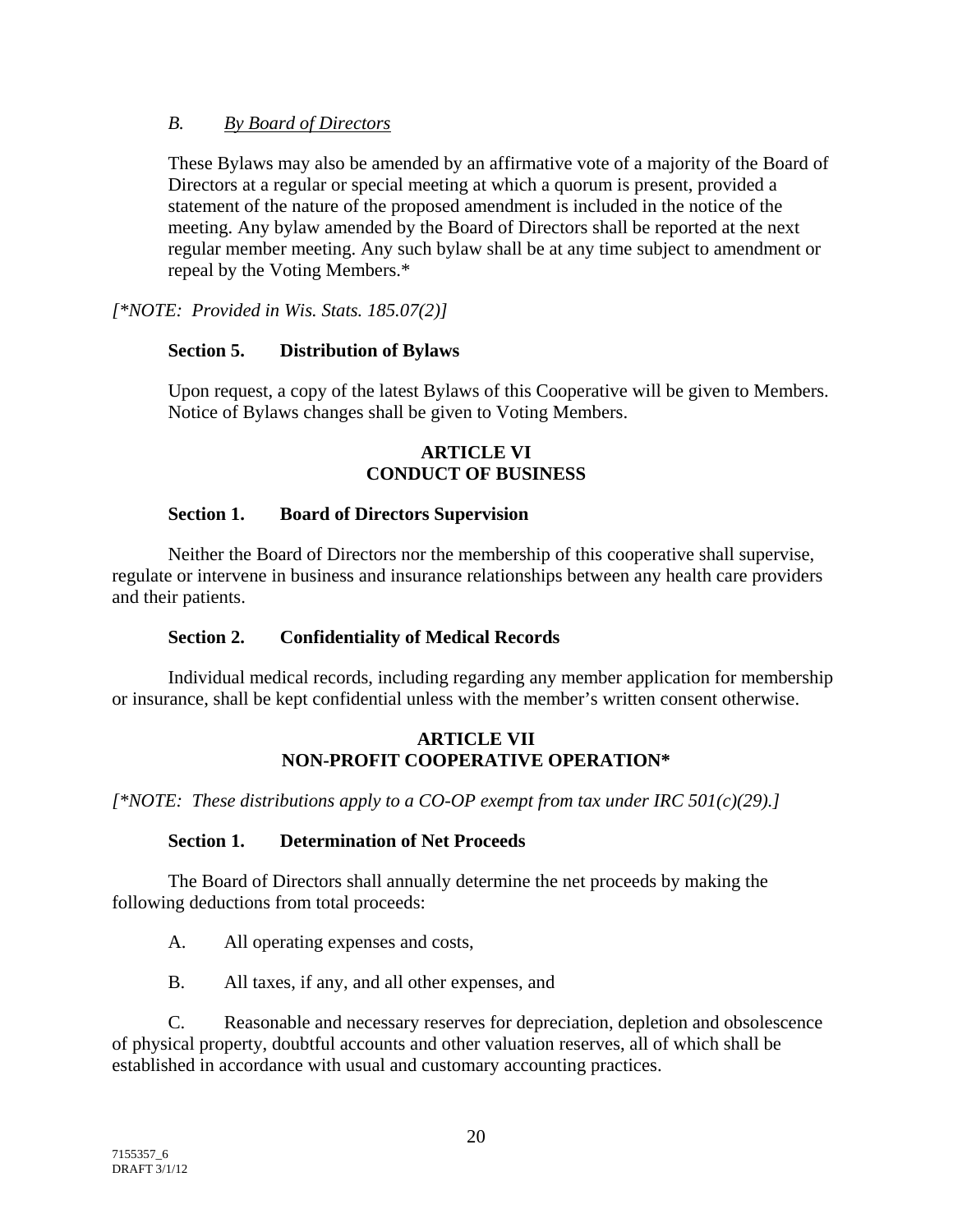### **Section 2. Allocation of Net Proceeds**

A. All of the net proceeds, as determined in Section 7.1 hereof, shall be applied first to losses incurred in prior years by allocating such net proceeds to retained earnings.

B. After elimination of prior years' losses, allocation shall first be made to the designated reserve for future claims and benefits, so that the Cooperative shall maintain sufficient reserves to discharge its obligations, having regard for the nature of its contracts and the area and number of persons covered. The Board of Directors shall, from time to time, review and determine the sufficiency of the reserve.

C. After elimination of prior years' losses, and establishment of a sufficient Designated Reserve for Future Claims and Benefits, the remaining proceeds shall be credited to unallocated surpluses and reserves. All such net proceeds shall be used to lower premiums, improve benefits, or for other programs intended to improve the quality of health care to its members or to improve and extend the service of the Cooperative. Except as provided above, no portion of the net proceeds shall be used for, or inure to, the benefit of any member or individual.\*

*[\*NOTE: Required by ACA 1322(c)(4).]* 

#### **ARTICLE VIII EMPLOYEES**

#### **Section 1. Management**

The Board of Directors shall employ and fix the compensation of a managing officer, who shall have such title as the Board of Directors may designate, and who shall manage the business affairs of the Cooperative, under the supervision of the Board of Directors, and perform such other duties as the Board of Directors may require

### **Section 2. Professional Staff**

The Board of Directors shall execute suitable contracts with professionals and others employed by the Cooperative.

### **ARTICLE IX RECORD OF MEMBERSHIP**

The Cooperative shall keep a complete record of Members.